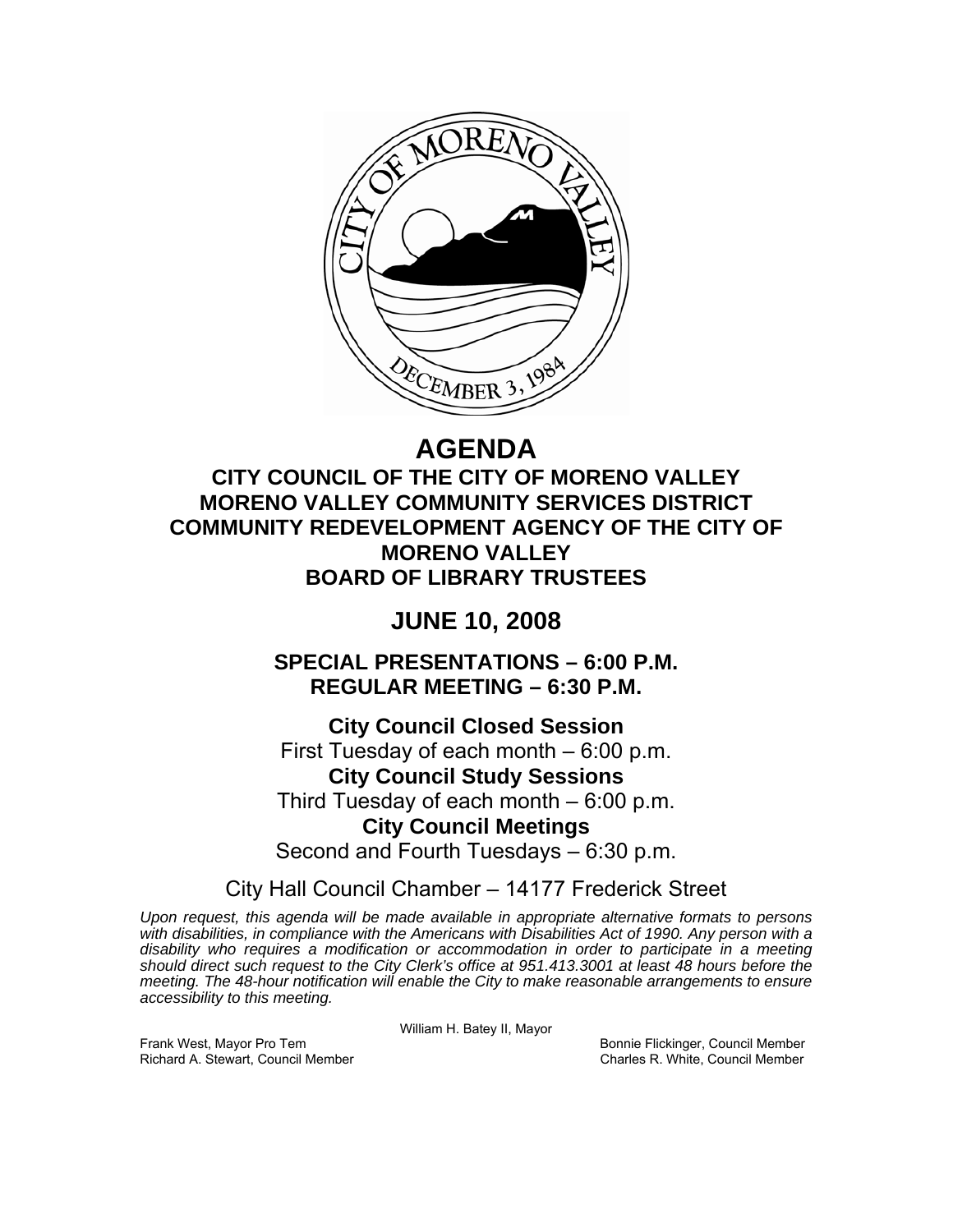#### **AGENDA CITY COUNCIL OF THE CITY OF MORENO VALLEY JUNE 10, 2008**

**CALL TO ORDER**

## SPECIAL PRESENTATIONS – 6:00 p.m.

- 1. A.F. "Frank" Chelbana Memorial Community Service Award
- 2. Proclamation Recognizing Jazz and Rhythm & Blues Day June 14, 2008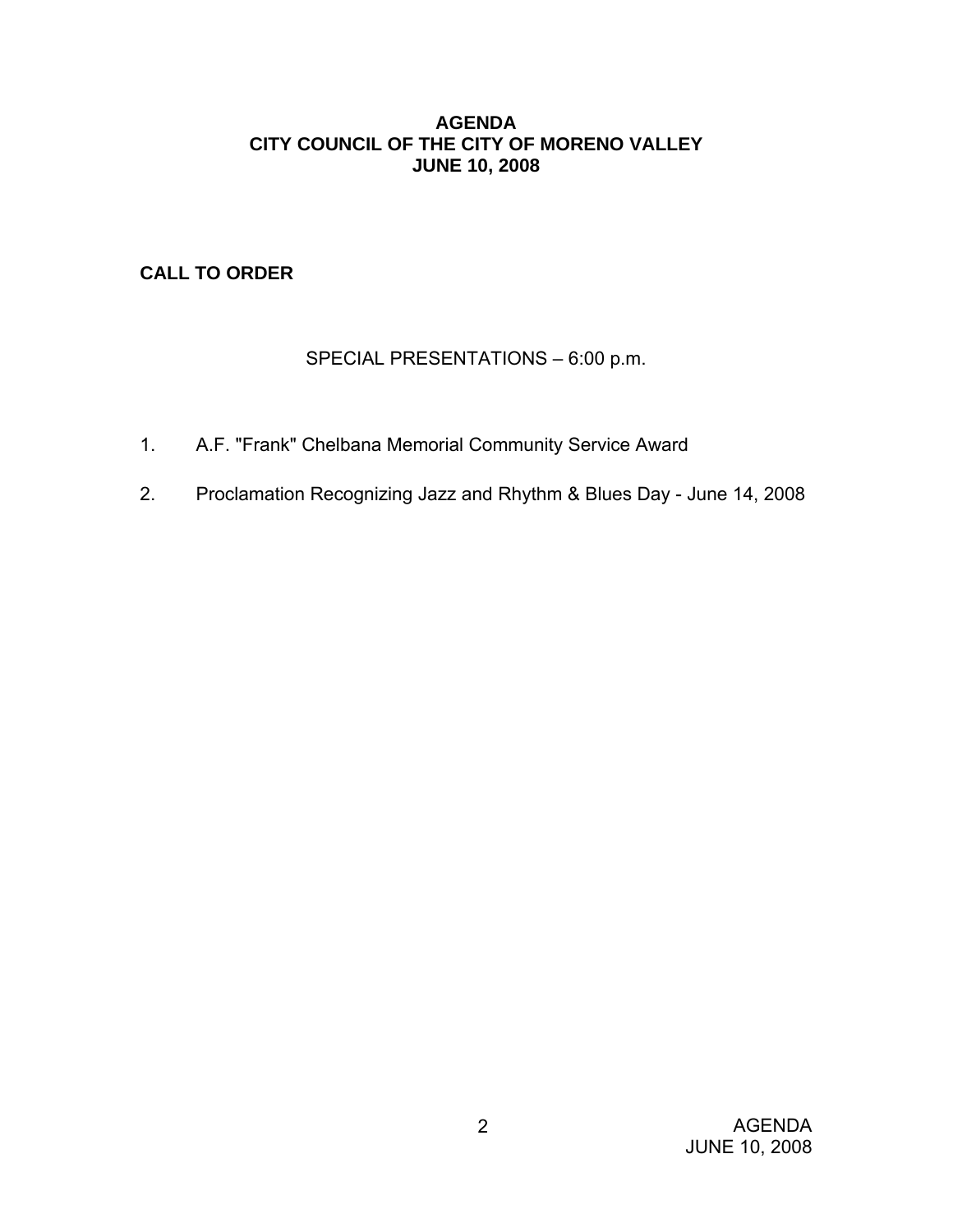#### **AGENDA JOINT MEETING OF THE CITY COUNCIL OF THE CITY OF MORENO VALLEY MORENO VALLEY COMMUNITY SERVICES DISTRICT COMMUNITY REDEVELOPMENT AGENCY OF THE CITY OF MORENO VALLEY, AND THE BOARD OF LIBRARY TRUSTEES**

#### **REGULAR MEETING - 6:30 P.M. JUNE 10, 2008**

**CALL TO ORDER** (Joint Meeting of the City Council, Community Services District, Community Redevelopment Agency, and the Board of Library Trustees actions taken at the Joint Meeting are those of the Agency indicated on each Agenda item)

### **PLEDGE OF ALLEGIANCE**

**INVOCATION** – Pastor Charles Campbell, Koinonia Evangelistic Center

#### **ROLL CALL**

#### **INTRODUCTIONS**

PUBLIC COMMENTS **ON MATTERS ON THE AGENDA** WILL BE TAKEN UP AS THE ITEM IS CALLED FOR BUSINESS, BETWEEN STAFF'S REPORT AND CITY COUNCIL DELIBERATION (SPEAKER SLIPS MAY BE TURNED IN UNTIL THE ITEM IS CALLED FOR BUSINESS.)

PUBLIC COMMENTS **ON MATTERS NOT ON THE AGENDA** UNDER THE JURISDICTION OF THE CITY COUNCIL WILL BE HEARD PRIOR TO CITY COUNCIL REPORTS AND CLOSING COMMENTS. IN THE EVENT THAT THE AGENDA ITEM FOR SUCH PUBLIC COMMENTS HAS NOT BEEN CALLED BY 9:00 P.M., IT SHALL BE CALLED AS THE NEXT ITEM OF BUSINESS FOLLOWING THE CONCLUSION OF ANY ITEM BEING HEARD AT 9:00 P.M. Those wishing to speak should submit a BLUE speaker slip to the Bailiff. There is a three-minute time limit per person. All remarks and questions shall be addressed to the presiding officer or to the City Council and not to any individual Council member, staff member or other person.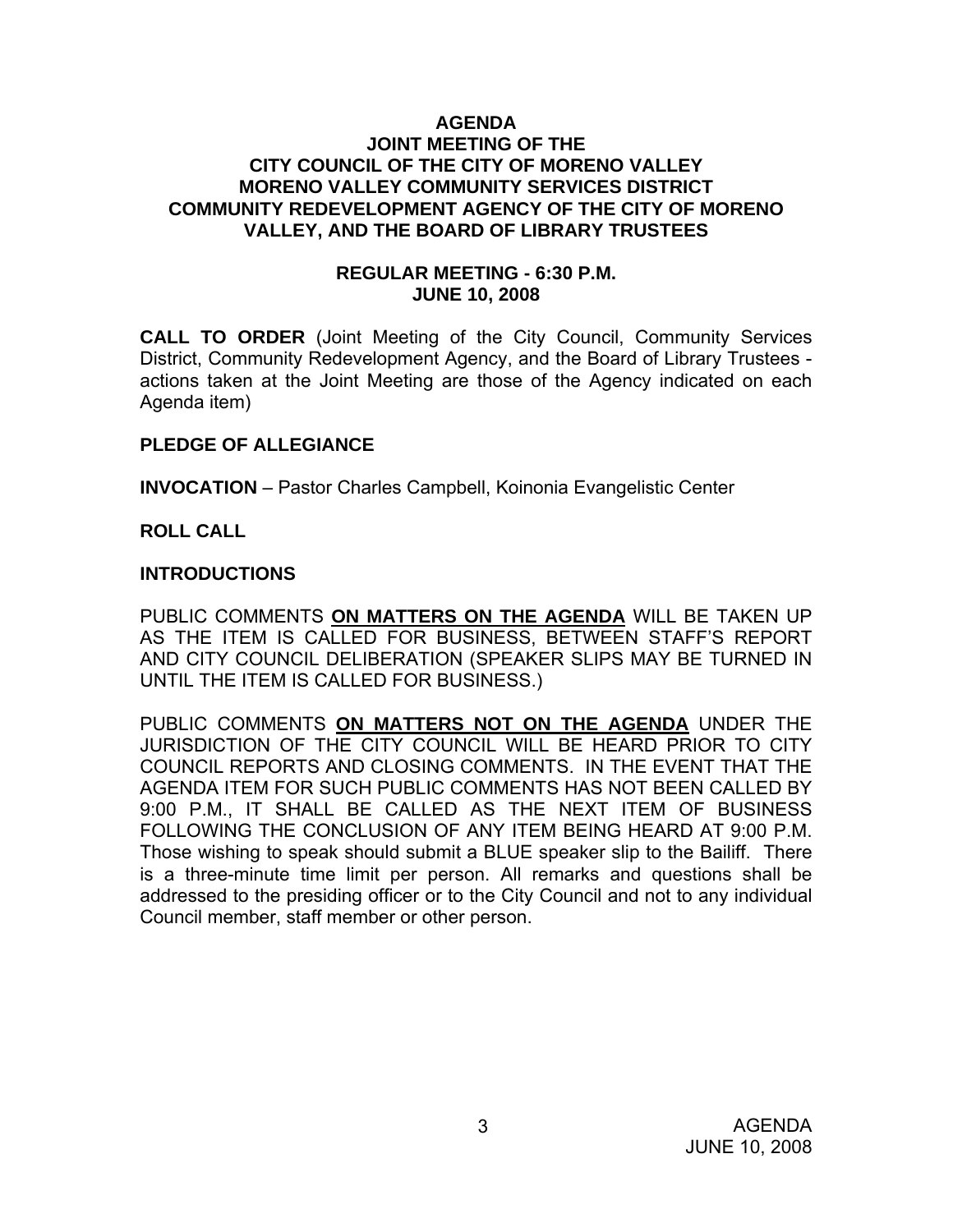## **JOINT CONSENT CALENDARS (SECTIONS A-D)**

All items listed under the Consent Calendars, Sections A, B, C, and D are considered to be routine and non-controversial, and may be enacted by one motion unless a member of the Council, Community Services District, Redevelopment Agency or the Board of Library Trustees requests that an item be removed for separate action. The motion to adopt the Consent Calendars is deemed to be a separate motion by each Agency and shall be so recorded by the City Clerk. Items withdrawn for report or discussion will be heard after public hearing items.

## **A. CONSENT CALENDAR** - **CITY COUNCIL**

- A1. ORDINANCES READING BY TITLE ONLY Recommendation: Waive reading of all Ordinances.
- A2. MINUTES REGULAR MEETING OF MAY 27, 2008 (Report of: City Clerk's Department)

**Recommendation:** Approve as submitted.

- A3. CITY COUNCIL REPORTS ON REIMBURSABLE ACTIVITIES (Report of: City Clerk's Department) **Recommendation:** Receive and file.
- A4. CONFLICT OF INTEREST CODE AGENCY REVIEW (Report of: City Clerk's Department)

**Recommendation:** Direct each agency, which has adopted a Conflict of Interest Code pursuant to the provisions of the Political Reform Act of 1974 (Government Code §87100, et. seq.), to review its Conflict of Interest Code, and if a change is necessary, to submit its biennial report to the City Clerk no later than October 1, 2008.

A5. 2008 LEGISLATIVE UPDATE (Report of: Assistant City Manager)

**Recommendation:** Receive and file the informational report.

A6. AGREEMENT FOR DESIGN PROFESSIONAL CONSULTANT SERVICES FOR GRAHAM STREET CROSSING STATE ROUTE 60 AND STREET IMPROVEMENTS BETWEEN SUNNYMEAD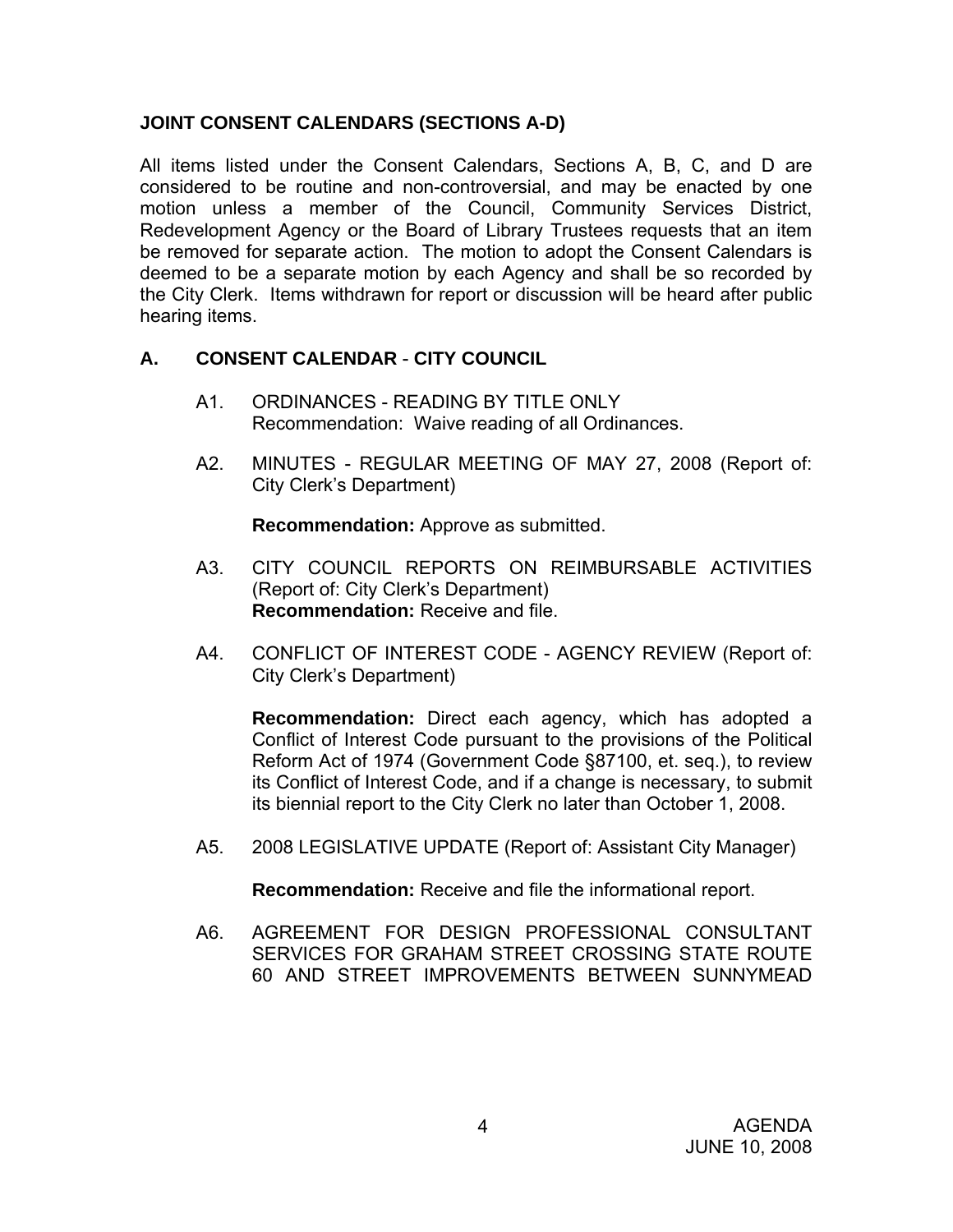BOULEVARD AND HEMLOCK STREET, PHASE ONE, PART 1, PROJECT NO. 06-41683125 (Report of: Public Works Department)

## **Recommendation:**

- 1. Approve the "Agreement for Design Professional Consultant Services" for Graham Street Crossing SR60 and Street Improvements between Sunnymead Boulevard and Hemlock Avenue, Phase One, Part 1 – Analysis of Alternatives, Preliminary Environmental Documentation and Funding Source Study only, with TY LIN International (TYLI) 3550 Vine Street, Suite 120, Riverside, CA 92507;
- 2. Authorize the City Manager to execute said "Agreement for Design Professional Consultant Services" for Phase One, Part 1 only, with TYLI;
- 3. Authorize the Finance Director to issue a Purchase Order to TYLI in the amount of \$226,242 (\$205,675 for the agreement amount for Phase One, Part 1 plus 10% contingency amount of \$20,567) from Fund 416.83125 when the agreement has been signed by all parties; and
- 4. Authorize the Public Works Director/City Engineer to execute any subsequent related minor amendments to the "Agreement for Design Professional Consultant Services" with TYLI, up to but not to exceed the Purchase Order contingency amount authorized (\$20,567), subject to approval of City Attorney.
- A7. AUTHORIZATION TO AWARD AGREEMENT FOR DESIGN PROFESSIONAL CONSULTANT SERVICES FOR NEIGHBORHOOD PARK PROJECT NO. 10-89791723 (Report of: Public Works Department)

## **Recommendation:**

- 1. Approve an "Agreement for Design Professional Consultant Services" with STK Architecture, Inc., 42095 Zevo Drive, Suite A-15, Temecula, CA 92591, to provide project management, architectural and engineering design (A&E) and construction management services;
- 2. Authorize the City Manager to execute said "Agreement for Design Professional Consultant Services" with STK Architecture, Inc.;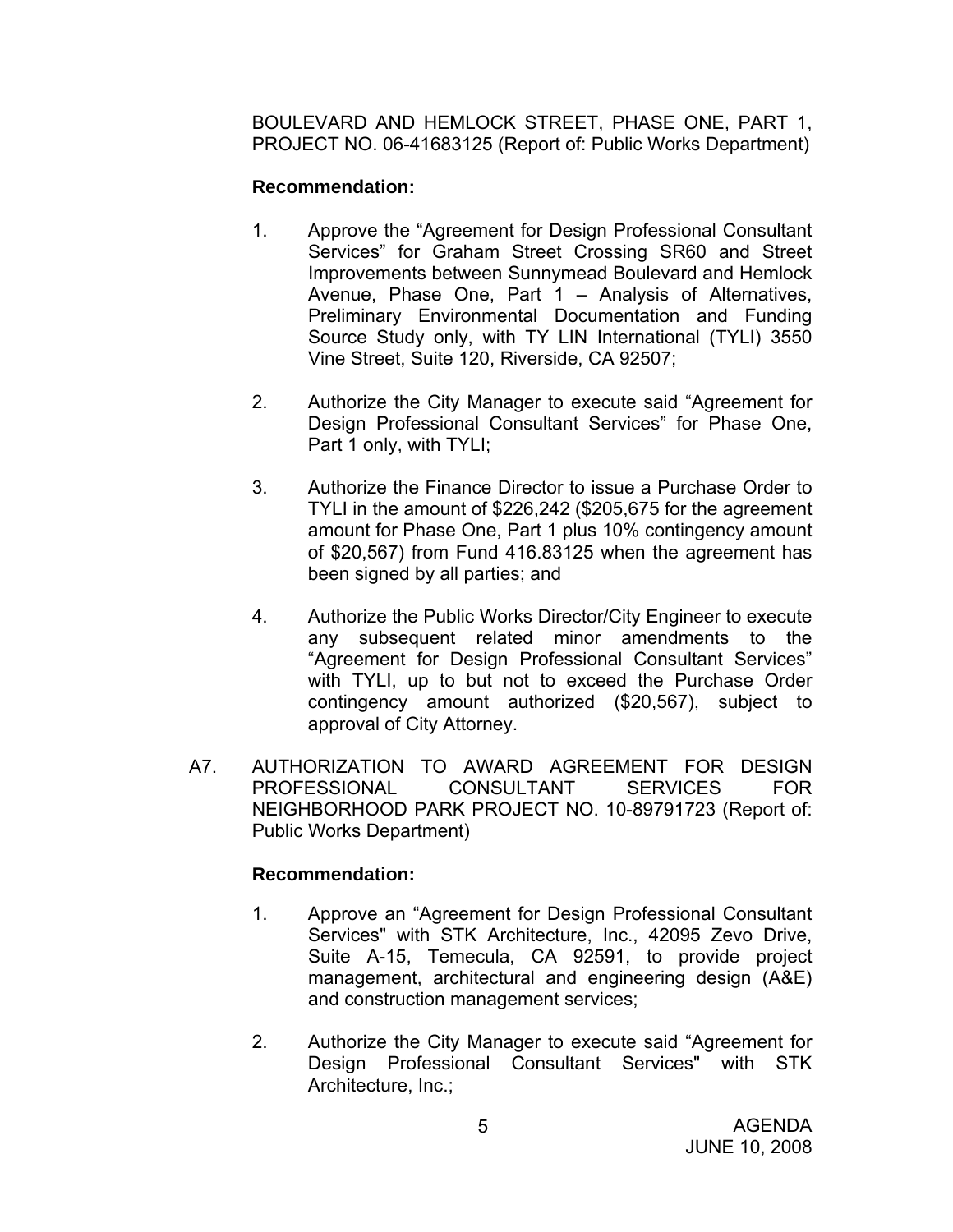- 3. Authorize the issuance of a Purchase Order to STK Architecture, Inc. in the amount of \$864,578 (\$785,980 plus 10% contingency) when the agreement has been signed by all parties from Account No. 897-91723; and
- 4. Authorize the Public Works Director/City Engineer to execute any subsequent related minor change orders to the agreement with STK Architecture, Inc. up to, but not exceeding, the 10% contingency amount of \$78,598 subject to the approval of the City Attorney.
- A8. FEE RESOLUTION FOR ANNUAL FEE ADJUSTMENT FOR MULTI-SPECIES HABITAT CONSERVATION PLAN (MSHCP) MITIGATION FEES (Report of: Community Development Department)

**Recommendation:** Adopt Resolution No. 2008-76, approving the Fee Schedule for Multi-Species Habitat Conservation Plan (MSHCP) Mitigation Fees for FY 2008-09.

Resolution No. 2008-76

A Resolution of the City Council of the City of Moreno Valley, California, Increasing the Fees for the Multi-Species Habitat Conservation Plan Mitigation Fee by the Consumer Price Index (CPI)

A9. AGREEMENT FOR PROFESSIONAL DESIGN AND PROJECT MANAGEMENT CONSULTANT SERVICES AND CONSTRUCTION MANAGEMENT CONSULTANT SERVICES FOR IRONWOOD AVENUE FROM PERRIS BOULEVARD TO NASON STREET, PROJECT NO. 10-41572727 (Report of: Public Works Department)

## **Recommendation:**

 1. Approve the "Agreement for Professional Design and Project Management Consultant Services and Construction Management Consultant Services for Ironwood Avenue from Perris Boulevard to Nason Street" for Project Management and 35% Project Design Services (RFP Part 1, Phase 1) only, with Winzler & Kelly, 3531 E. Mira Loma Avenue, Anaheim, CA 92806;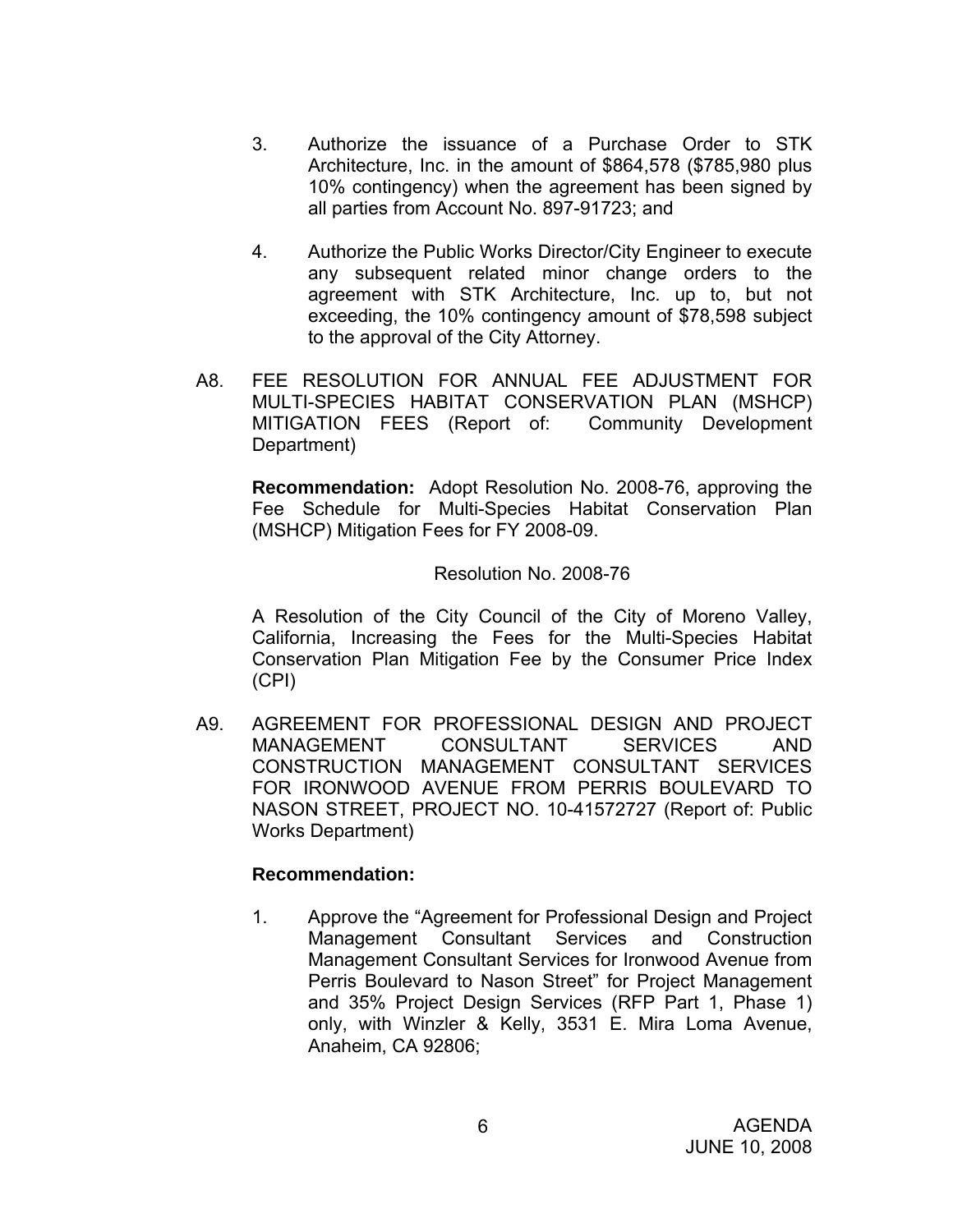- 2. Authorize the City Manager to execute said "Agreement for Professional Design and Project Management Consultant Services and Construction Management Consultant Services for Ironwood Avenue from Perris Boulevard to Nason Street" for Project Management and 35% Project Design Services (RFP Part 1, Phase 1) only, with Winzler & Kelly;
- 3. Authorize the Finance Director to issue a Purchase Order to Winzler & Kelly, in the amount of \$470,000.00 (\$390,632.00 proposal amount for Project Management and 35% Project Design Services (RFP Part 1, Phase 1) plus 20% contingency) when the Agreement has been signed by all parties (Account No. 415.72727); and
- 4. Authorize the City Engineer to execute any subsequent Amendments to the Agreement for Design Professional Consultant Services with Winzler & Kelly, up to but not to exceed the Purchase Order contingency amount of \$79,368.00, subject to the approval of the City Attorney.
- A10. SIXTH AMENDMENT TO AGREEMENT FOR PROFESSIONAL CONSULTANT SERVICES INDIAN STREET AND CACTUS AVENUE INTERSECTION AND STORM DRAIN IMPROVEMENTS PROJECT, PROJECT NO. 03-12567123 (Report of: Public Works Department)

#### **Recommendation:**

- 1. Approve the Sixth Amendment to Agreement for Professional Consultant Services with Harris and Associates, 750 B Street, Suite 1800, San Diego, CA 92101 to provide design support services during construction;
- 2. Authorize the City Manager to execute the Sixth Amendment to Agreement for Professional Consultant Services with Harris and Associates;
- 3. Authorize an increase in the Purchase Order to Harris and Associates, in the amount of \$9,600 (\$8,000 proposed additional fees plus \$1,600 for a 20% contingency) when the Sixth Amendment to Agreement for Professional Consultant Services has been signed by all parties (Account No. 125.67425); and
- 4. Authorize the City Engineer to execute any subsequent related minor change orders to the Agreement for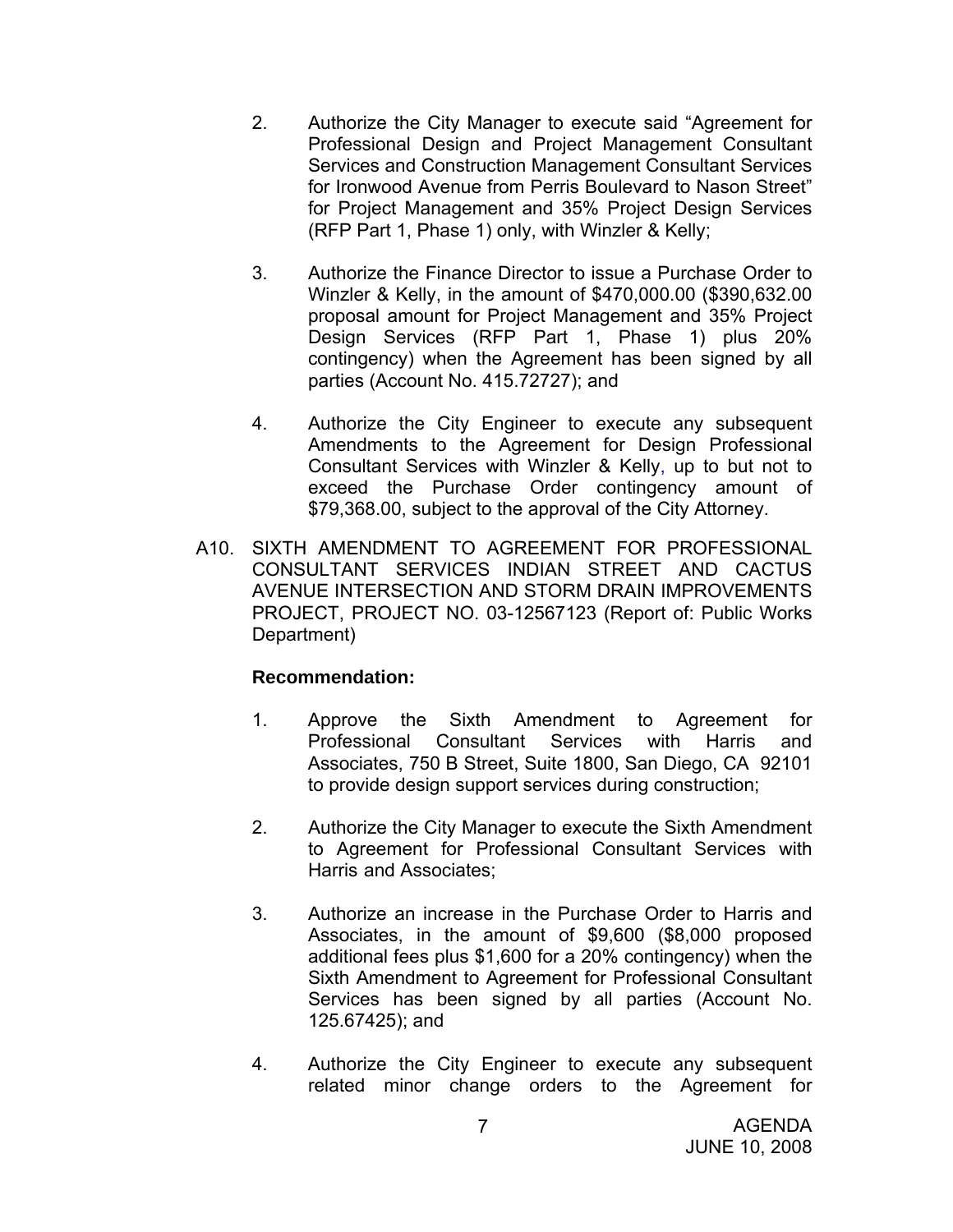Professional Consultant Services with Harris and Associates, up to but not to exceed the Purchase Order contingency authorization, subject to the approval of the City Attorney.

A11. ANNUAL AGREEMENTS FOR SERVICES WITH THE CHAMBERS OF COMMERCE (Report of: Economic Development Department)

**Recommendation:** Review proposed changes to the annual Agreements for Services with the three local Chambers of Commerce – the Moreno Valley Chamber of Commerce, the Moreno Valley Hispanic Chamber of Commerce and the Moreno Valley Black Chamber of Commerce.

A12. WARRANT REPORT – APRIL 30, 2008 (Report of: Finance Department)

**Recommendation:** Adopt Resolution No. 2008-60, approving the Warrant Report, dated April 30, 2008, in the total amount of \$23,068,201.28.

#### Resolution No. 2008-60

 A Resolution of the City Council of the City of Moreno Valley, California, Approving the Warrant Report Dated April 30, 2008

A13. Authorization to Award Agreement for Design Professional Consultant Services for Fire Station #110 Project No. 10-89791722 (Report of: Public Works Department)

#### **Recommendation:**

- 1. Approve an "Agreement for Design Professional Consultant Services" with STK Architecture, Inc., 42095 Zevo Drive, Suite A-15, Temecula, CA 92591, to provide project management, architectural and engineering design (A&E) and construction management services;
- 2. Authorize the City Manager to execute said "Agreement for Design Professional Consultant Services" with STK Architecture, Inc.;
- 3. Authorize the issuance of a Purchase Order to STK Architecture, Inc. in the amount of \$1,002,594 (proposal amount of \$911,449 plus 10% contingency) when the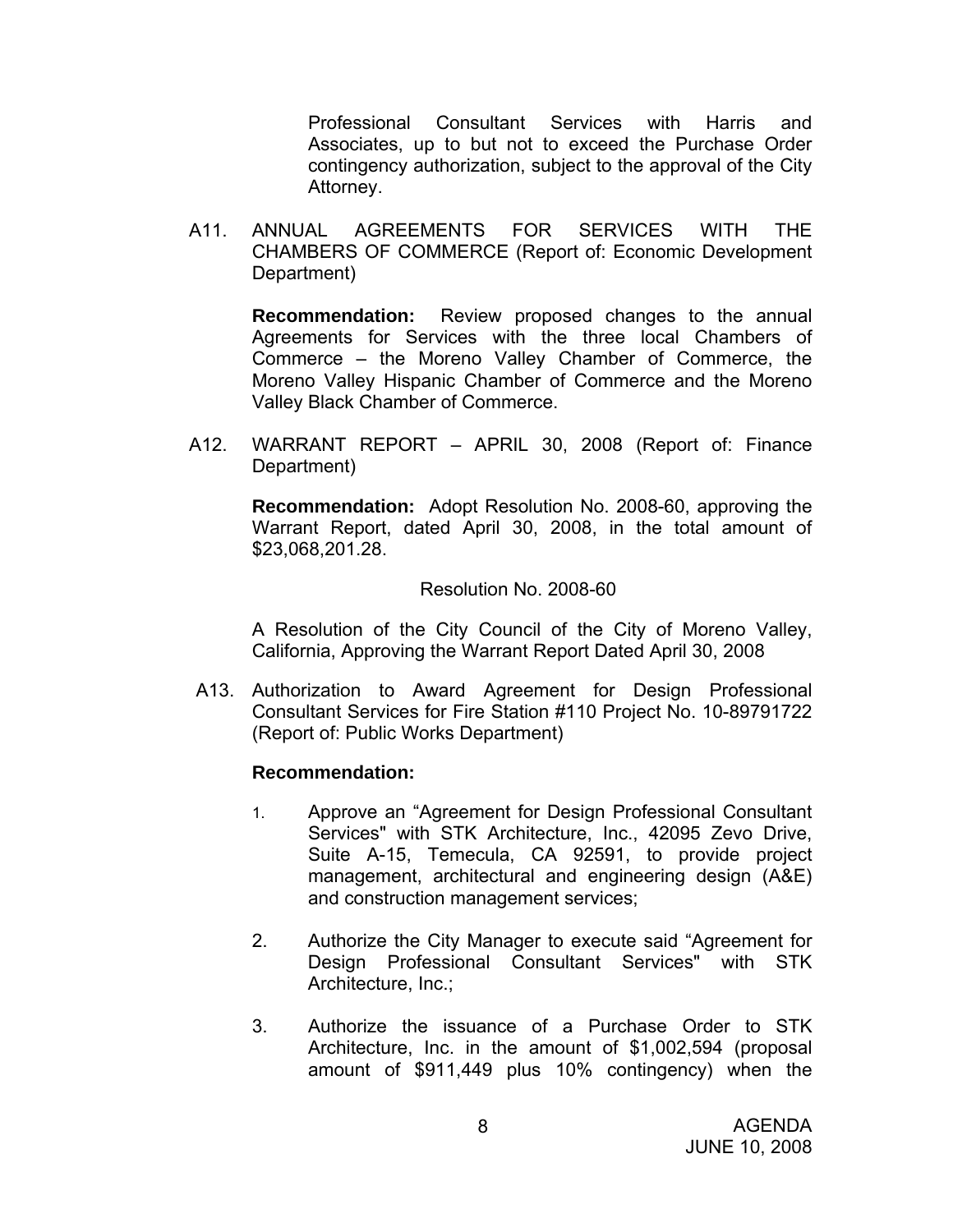agreement has been signed by all parties from Account No. 897-91722; and

- 4. Authorize the Public Works Director/City Engineer to execute any subsequent related minor change orders to the agreements with STK Architecture, Inc. up to, but not exceeding, the 10% contingency amount of \$91,145 subject to the approval of the City Attorney.
- A14. RESCINDING RESOLUTION 2008-58 AND ADOPTING RESOLUTION 2008-78 AUTHORIZING THE ACCEPTANCE OF THE PUBLIC IMPROVEMENTS FOR PA99-0002 AS COMPLETE AND ACCEPTING THE PORTION OF NEW LIGHT WAY AND IRIS AVENUE ASSOCIATED WITH THE PROJECT INTO THE CITY'S MAINTAINED STREET SYSTEM - NEW LIGHT M.B.C., MORENO VALLEY (Report of: Public Works Department)

### **Recommendation:**

- 1. Rescind previous action to adopt Resolution No. 2008-58 authorizing the acceptance of the public improvements for PA99-0002 as complete and accepting the portion of Touplo Lane and Iris Avenue associated with the project into the City's maintained street system.
- 2. Adopt the proposed Resolution No. 2008-78 authorizing the acceptance of the public improvements for PA99-0002 as complete and accepting the portion of New Light Way and Iris Avenue associated with the project into the City's maintained street system.

#### Resolution No. 2008-78

A Resolution of the City Council of the City of Moreno Valley, California, Authorizing the Acceptance of the Public Improvements as Complete within PA99-0002, and Accepting the Portion of New Light Way and Iris Avenue Associated with the Project into the City's Maintained Street System

## **B. CONSENT CALENDAR** - **COMMUNITY SERVICES DISTRICT**

- B1. ORDINANCES READING BY TITLE ONLY Recommendation: Waive reading of all Ordinances.
- B2. MINUTES REGULAR MEETING OF MAY 27, 2008 (Report of: City Clerk's Department)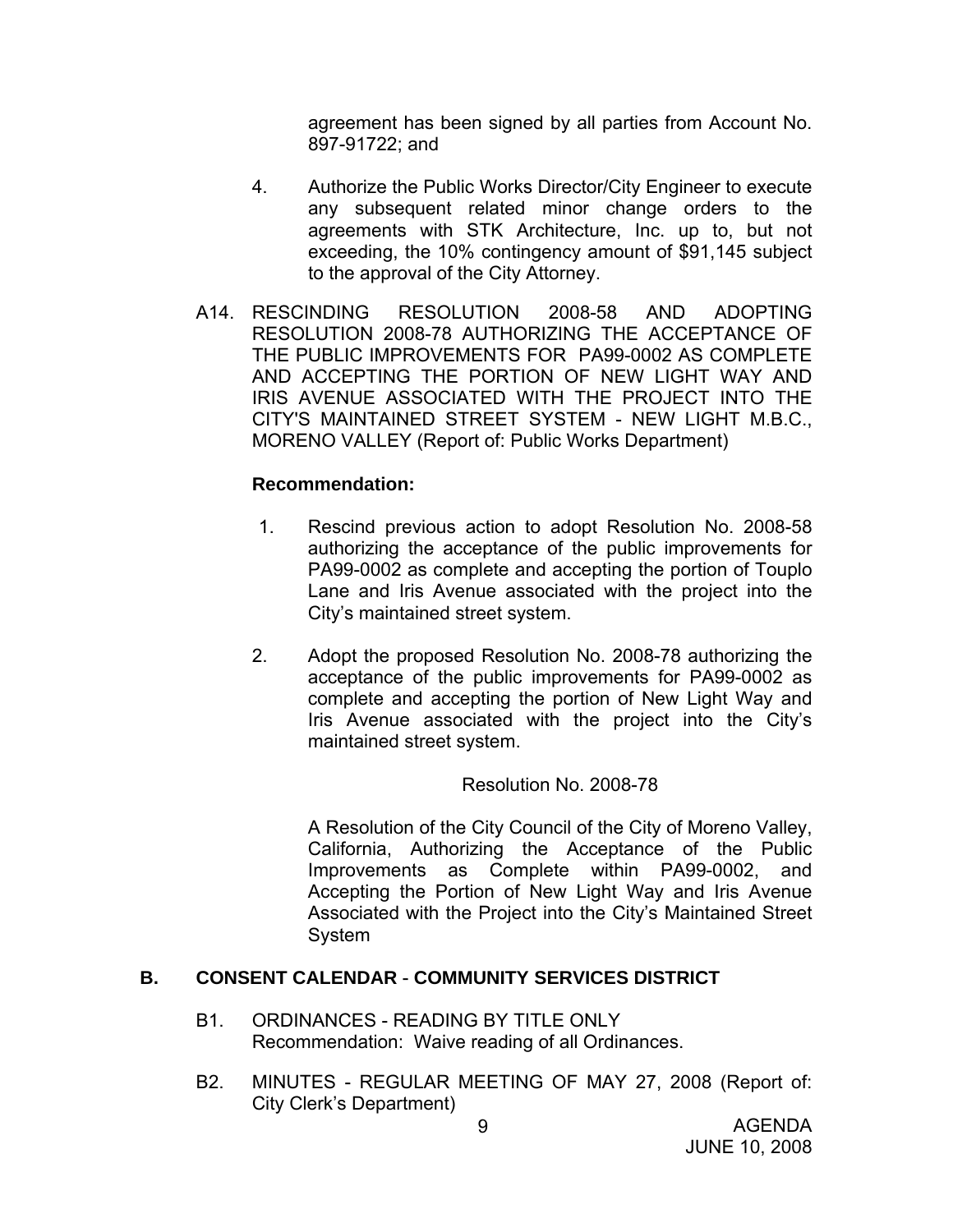**Recommendation:** Approve as submitted.

 B3. EXTENSION OF CONTRACT - PROJECT NO. D-SG1-W/05 - MAINTENANCE OF PARKWAY LANDSCAPING AND IRRIGATION (Report of: Public Works Department)

#### **Recommendation:**

- 1. Approve the attached Amendment to the Contract Agreement for MVCSD Project D-SG1 – W/05 to extend the term of the contract for an additional one-year period;
- 2. Authorize the President of the MVCSD Board to execute said Amendment with CTAI Pacific Greenscape, Murrieta, California; and
- 3. Authorize the Purchasing Manager, at the start of Fiscal Year 2008/09*,* to issue open purchase orders to CTAI Pacific Greenscape, Inc. in the amounts of:
	- a.) ONE HUNDRED EIGHT THOUSAND FIVE HUNDRED FIFTY-NINE AND 13/100 DOLLARS (\$108,559.13) for twelve months of base maintenance service; and
	- b.) TEN THOUSAND ONE HUNDRED AND 00/100 DOLLARS (\$10,100.00) for anticipated Additional Work per Section 5 of the Extension Agreement.
- B4. EXTENSION OF CONTRACT PROJECT NO. D-SG1-E/07 MAINTENANCE OF PARKWAY LANDSCAPING AND IRRIGATION (Report of: Public Works Department)

## **Recommendation:**

- 1. Approve the attached Amendment to the Contract Agreement for MVCSD Project D-SG1-E/07 to extend the term of the contract for an additional one-year period;
- 2. Authorize the President of the MVCSD Board to execute said Amendment with TruGreen•LandCare of Riverside, California; and
- 3. Authorize the Purchasing Manager, at the start of Fiscal Year 2008/09*,* to issue open purchase orders to TruGreen▪LandCare, Inc. in the amounts of: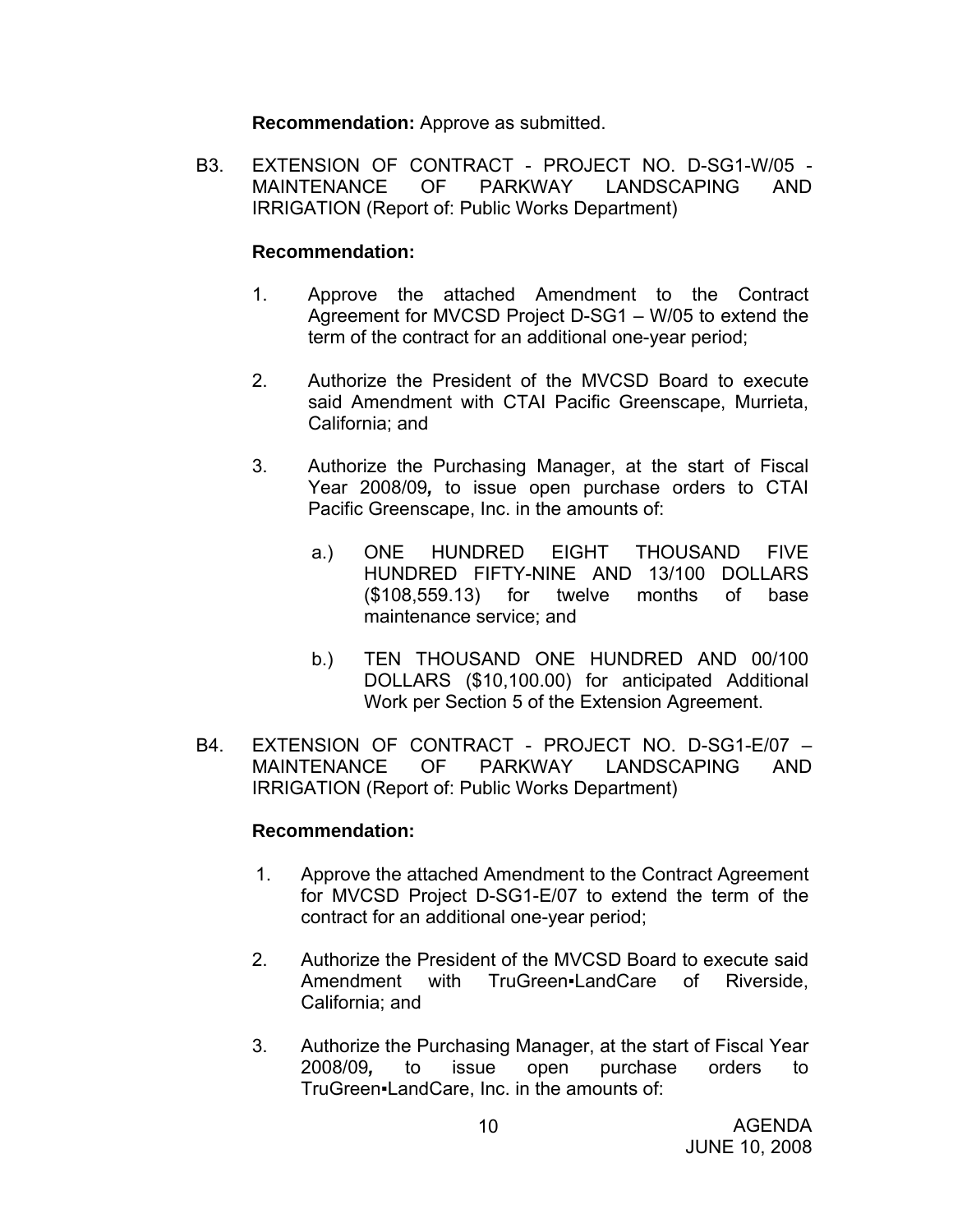- a.) ONE HUNDRED SIXTY THOUSAND FOUR HUNDRED TEN AND 43/100 DOLLARS (\$160,410.43) for twelve months of base maintenance service; and
- b.) TEN THOUSAND ONE HUNDRED FIVE AND 00/100 DOLLARS (\$10,105.00) for anticipated Additional Work per Section 5 of the Extension Agreement.
- B5. NAMING OF CITY OF MORENO VALLEY'S FIRST DOG PARK LOCATED AT THE SOUTHEAST LEVEL OF THE MORENO VALLEY EQUESTRIAN CENTER AT 11150 REDLANDS BOULEVARD (Report of: Parks and Community Services Department)

**Recommendation:** Adopt the name "Hound Town Dog Park" for the City's first dog park, as recommended and submitted by the Parks and Recreation Commission.

B6. RECOMMENDATION TO AUTHORIZE EXPENDITURES WITH CM SCHOOL SUPPLY AND OFFICE DEPOT AND TO ENTER INTO AN AGREEMENT WITH AFTERSCHOOL.COM (Report Of: Parks and Community Services Department)

**Recommendation:** That the Mayor and Members of the City Council, acting in their respective capacities as the President and Members of the Moreno Valley Community Services District:

- 1. Authorize the City Manager to approve the expenditures for CM School Supply for the purpose of replenishing school supplies that will be distributed to each S.T.A.R.S. site and direct the Finance Director to issue a purchase order not to exceed the amount of \$400,000;
- 2. Authorize the City Manger to approve the expenditures for Office Depot for the purpose of replenishing office supplies and direct the Finance Director to issue a purchase order not to exceed the amount of \$175,000; and
- 3. Authorize the City Manager to approve the expenditures for Afterschool.com for the purpose of purchasing customized backpacks with school supplies included and direct the Finance Director to issue a purchase order not to exceed the amount of \$200,100.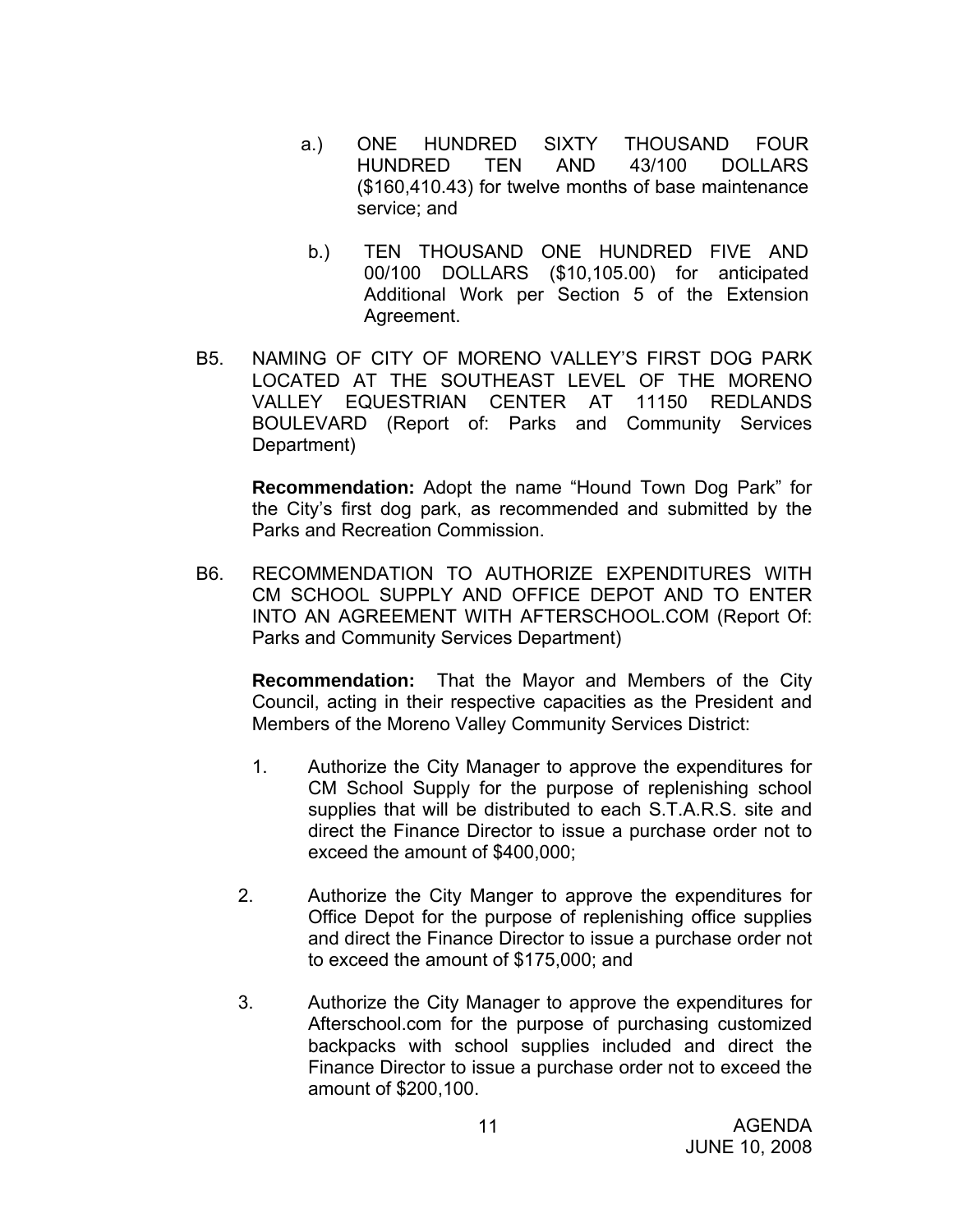### **C. CONSENT CALENDAR** - **COMMUNITY REDEVELOPMENT AGENCY**

- C1. ORDINANCES READING BY TITLE ONLY Recommendation: Waive reading of all Ordinances.
- C2. MINUTES REGULAR MEETING OF MAY 27, 2008 (Report of: City Clerk's Department)

**Recommendation:** Approve as submitted.

### **D. CONSENT CALENDAR** - **BOARD OF LIBRARY TRUSTEES**

- D1. ORDINANCES READING BY TITLE ONLY Recommendation: Waive reading of all Ordinances.
- D2. MINUTES REGULAR MEETING OF MAY 27, 2008 (Report of: City Clerk's Department)

**Recommendation:** Approve as submitted.

#### **E. PUBLIC HEARINGS**

Questions or comments from the public on a Public Hearing matter are limited to five minutes per individual and must pertain to the subject under consideration.

 Those wishing to speak should complete and submit a GOLDENROD speaker slip to the Bailiff.

E1. PUBLIC HEARING REGARDING THE NATIONAL POLLUTANT DISCHARGE ELIMINATION SYSTEM (NPDES) REGULATORY RATE SCHEDULE FOR NEW RESIDENTIAL AND COMMON INTEREST, COMMERCIAL, INDUSTRIAL AND QUASI-PUBLIC USE DEVELOPMENT PROPOSED FISCAL YEAR 2008/09 ANNUAL RATES (Report of: Public Works Department)

**Recommendation:** That the City Council:

- 1. Conduct a Public Hearing to consider all objections or protests of the "NPDES Regulatory Rate Schedule for New Residential and Common Interest, Commercial, Industrial and Quasi-Public Use Development" as provided in the Public Notice; and
- 2. Adopt "Resolution No. 2008-61, A Resolution of the City of Moreno Valley, California, Authorizing and Approving the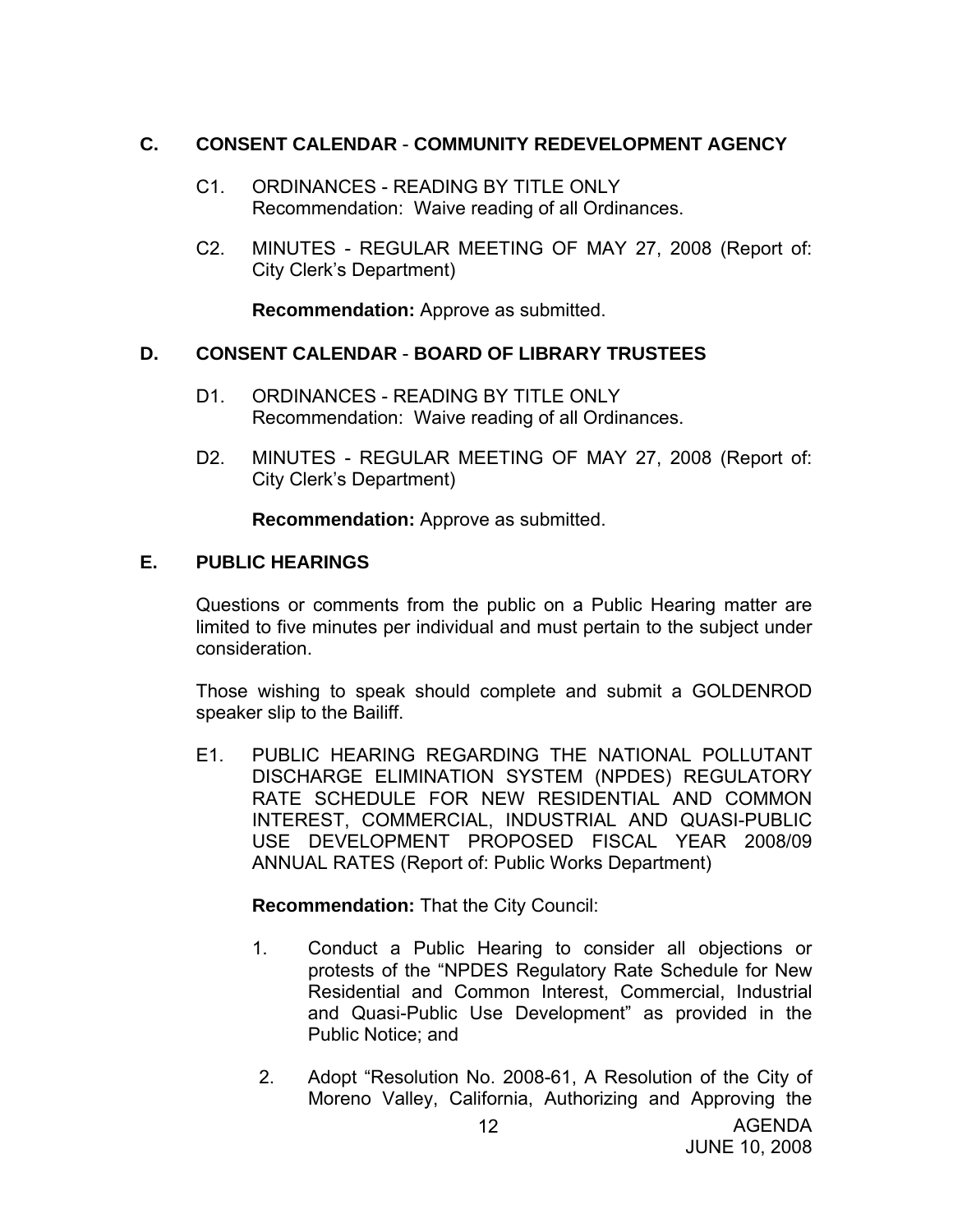Levy of the National Pollutant Discharge Elimination System (NPDES) Regulatory Rate for New Residential and Common Interest, Commercial, Industrial and Quasi-Public Use Development on the County of Riverside Property Tax Roll."

## Resolution No. 2008-61

A Resolution of the City of Moreno Valley, California, Authorizing and Approving the Levy of the National Pollutant Discharge Elimination System (NPDES) Regulatory Rate for New Residential and Common Interest, Commercial, Industrial and Quasi-Public Use Development on the County of Riverside Property Tax Roll

E2. PUBLIC HEARING TO CONSIDER APPROVING THE CONTINUANCE OF CURRENT MORENO VALLEY COMMUNITY SERVICES DISTRICT ANNUAL PARCEL CHARGES PROPOSED FOR FISCAL YEAR 2008/2009 (Report of: Public Works Department)

**Recommendation**: That the City Council, acting in their respective capacities as President and Members of the Board of Directors of the Moreno Valley Community Services District (CSD) (the "Board") conduct a Public Hearing and:

1. Adopt Resolution No. CSD 2008-05 (Zone A);

Resolution No. CSD 2008-05

A Resolution of the Moreno Valley Community Services District of the City of Moreno Valley, California, Approving the Calculation of the Parcel Charge for Providing Zone A (Parks and Community Services) Services During Fiscal Year 2008/2009

2. Adopt Resolution No. CSD 2008-06 (Zone B);

## Resolution No. CSD 2008-06

A Resolution of the Moreno Valley Community Services District of the City of Moreno Valley, California, Approving the Calculation of the Parcel Charge for Providing Zone B (Residential Street Lighting) Services During Fiscal Year 2008/2009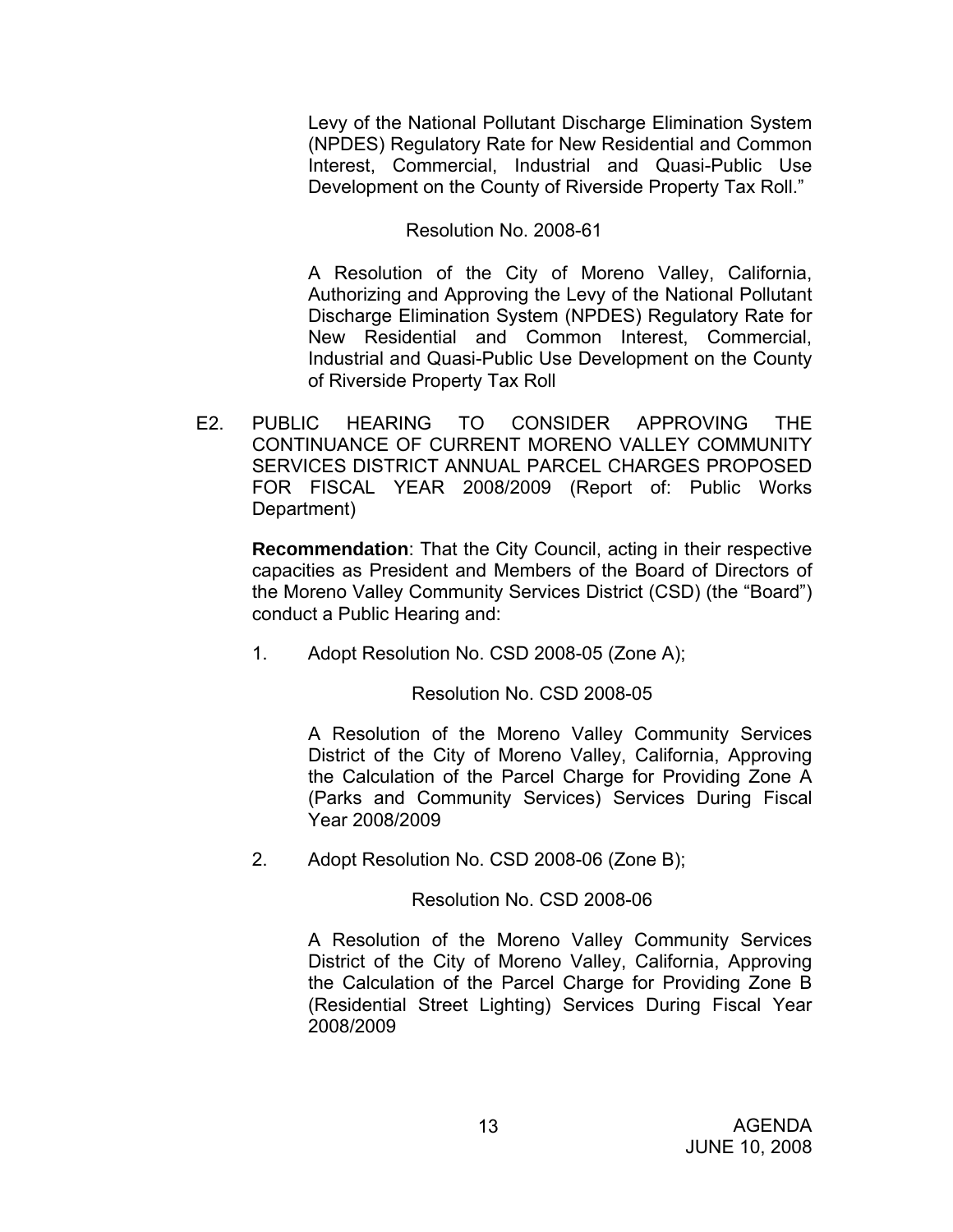3. Adopt Resolution No. CSD 2008-07 (Zone C);

#### Resolution No. CSD 2008-07

A Resolution of the Moreno Valley Community Services District of the City of Moreno Valley, California, Approving the Calculation of the Parcel Charge for Providing Zone C (Arterial Street Lighting and Intersection Lighting) Services During Fiscal Year 2008/2009

4. Adopt Resolution No. CSD 2008-08 (Zone D);

#### Resolution No. CSD 2008-08

A Resolution of the Moreno Valley Community Services District of the City of Moreno Valley, California, Approving the Calculation of the Parcel Charge for Providing Zone D (Parkway Landscape Maintenance) Services During Fiscal Year 2008/2009

5. Adopt Resolution No. CSD 2008-09 (Zone E);

### Resolution No. CSD 2008-09

A Resolution of the Moreno Valley Community Services District of the City of Moreno Valley, California, Approving the Calculation of the Parcel Charge for Providing Zone E (High-Service-Level Parkway Landscape Improvement and Maintenance) Services During Fiscal Year 2008/2009

6. Adopt Resolution No. CSD 2008-10 (Zone E-1A);

#### Resolution No. CSD 2008-10

A Resolution of the Moreno Valley Community Services District of the City of Moreno Valley, California, Approving the Calculation of the Parcel Charge for Providing Zone E-1A (Renaissance Park – Walls/Internal Parkway Landscape Maintenance) Services During Fiscal Year 2008/2009

7. Adopt Resolution No. CSD 2008-11 (Zone E-3A);

#### Resolution No. CSD 2008-11

A Resolution of the Moreno Valley Community Services District of the City of Moreno Valley, California, Approving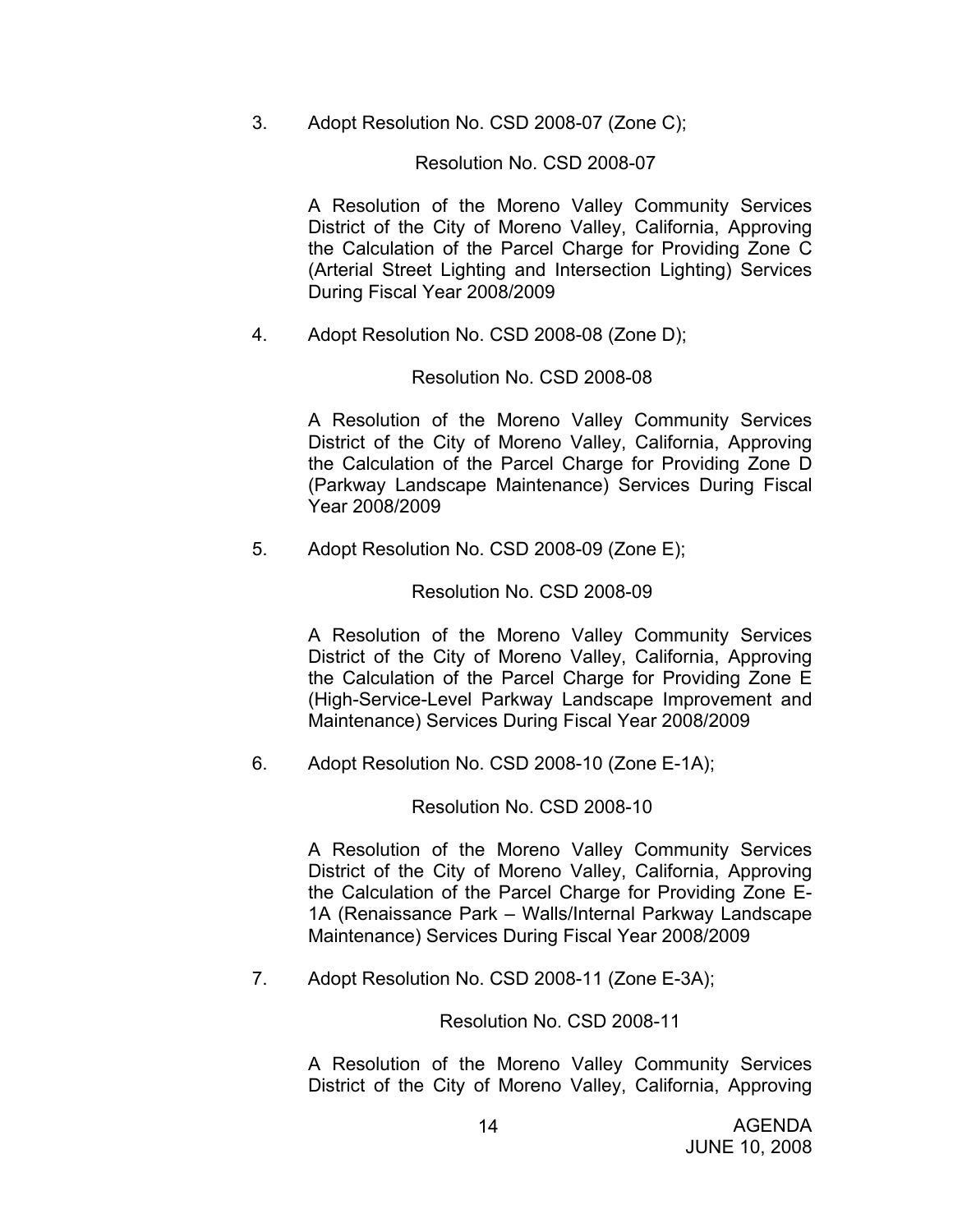the Calculation of the Parcel Charge for Providing Zone E-3A (Lasselle Powerline Parkway – Walls/Internal Parkway Landscape Maintenance) Services During Fiscal Year 2008/2009

8. Adopt Resolution No. CSD 2008-12 (Zone E-4A);

Resolution No. CSD 2008-12

A Resolution of the Moreno Valley Community Services District of the City of Moreno Valley, California, Approving the Calculation of the Parcel Charge for Providing Zone E-4A (Daybreak Development – Internal Parkway Landscape Maintenance) Services During Fiscal Year 2008/2009

9. Adopt Resolution No. CSD 2008-13 (Zone M); and

Resolution No. CSD 2008-13

A Resolution of the Moreno Valley Community Services District of the City of Moreno Valley, California, Approving the Calculation of the Parcel Charge for Providing Zone M (Commercial/Industrial/Multifamily Improved Median Maintenance) Services During Fiscal Year 2008/2009

10. Adopt Resolution No. CSD 2008-14 (Zone S);

Resolution No. CSD 2008-14

A Resolution of the Moreno Valley Community Services District of the City of Moreno Valley, California, Approving the Calculation of the Parcel Charge for Providing Zone S (Sunnymead Boulevard Maintenance) Services During Fiscal Year 2008/2009

#### **F. ITEMS REMOVED FROM CONSENT CALENDARS FOR DISCUSSION OR SEPARATE ACTION**

## **G. REPORTS**

- G1. CITY COUNCIL REPORTS ON REGIONAL ACTIVITIES
	- a) Report on Riverside Transit Authority (RTA) by Council Member Flickinger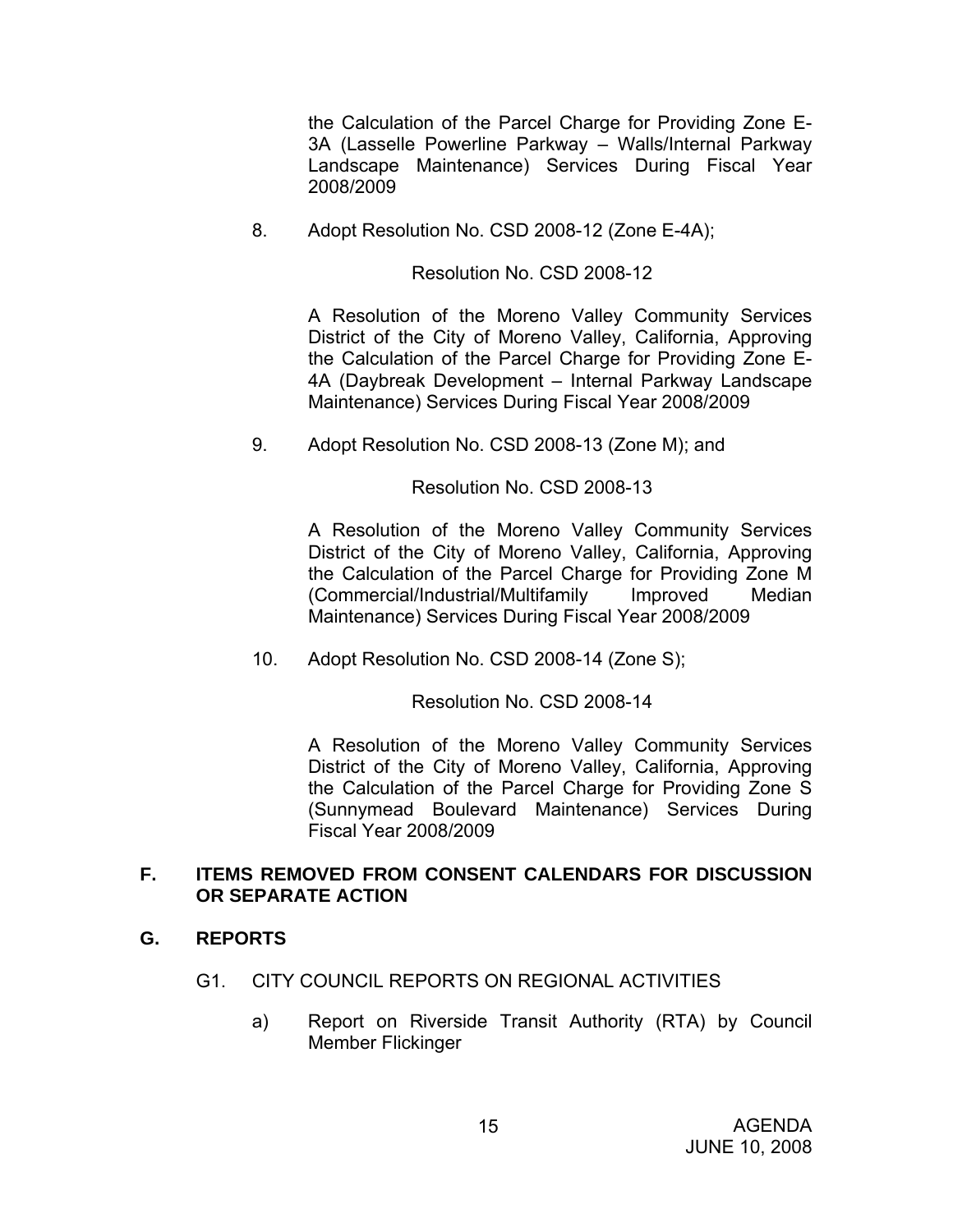- b) Report on March Joint Powers Commission by Council Member Stewart
- G2. APPROVAL AND ADOPTION OF MORENO VALLEY COMMUNITY FACILITIES DISTRICT NO. 1 (NEIGHBORHOOD PARK MAINTENANCE) ANNUAL SPECIAL TAX LEVY (Report of: Public Works Department)

**Recommendation:** That the City Council acting in the capacity as the Board of Directors of the Moreno Valley Community Services District ("CSD Board") and as the legislative body of Community Facilities District No. 1 ("CFD No. 1"), approve and adopt Resolution No. CSD 2008-15 accepting and approving the report for fiscal year 2008/09 regarding CFD No. 1.

#### Resolution No. CSD 2008-15

A Resolution of the Moreno Valley Community Services District of the City of Moreno Valley, California, Accepting and Approving the Report for Fiscal Year 2008/09 Regarding Community Facilities District No. 1 (Neighborhood Park Maintenance)

G3. APPROVAL AND ADOPTION OF SPECIAL TAX LEVY FOR MORENO VALLEY COMMUNITY FACILITIES DISTRICT NO. 4- MAINTENANCE ("CFD NO. 4-M") (Report of: Public Works Department)

**Recommendation:** That the City Council, acting in its capacity as the legislative body of Moreno Valley CFD No. 4 - M ("Board") approve and adopt Resolution No. 2008-77 accepting and approving the report for fiscal year 2008/09 regarding CFD No. 4- M.

#### Resolution No. 2008-77

A Resolution of the City Council of the City of Moreno Valley, California, Accepting and Approving the Report for Fiscal Year 2008/2009 Regarding Community Facilities District No. 4- Maintenance

G4. APPROVAL AND ADOPTION OF THE ANNUAL SPECIAL TAX REPORT AND ANNUAL ACCOUNTABILITY REPORT FOR MORENO VALLEY COMMUNITY FACILITIES DISTRICT NO. 5 (Report of: Public Works Department)

**Recommendation:** That the City Council, acting in its capacity as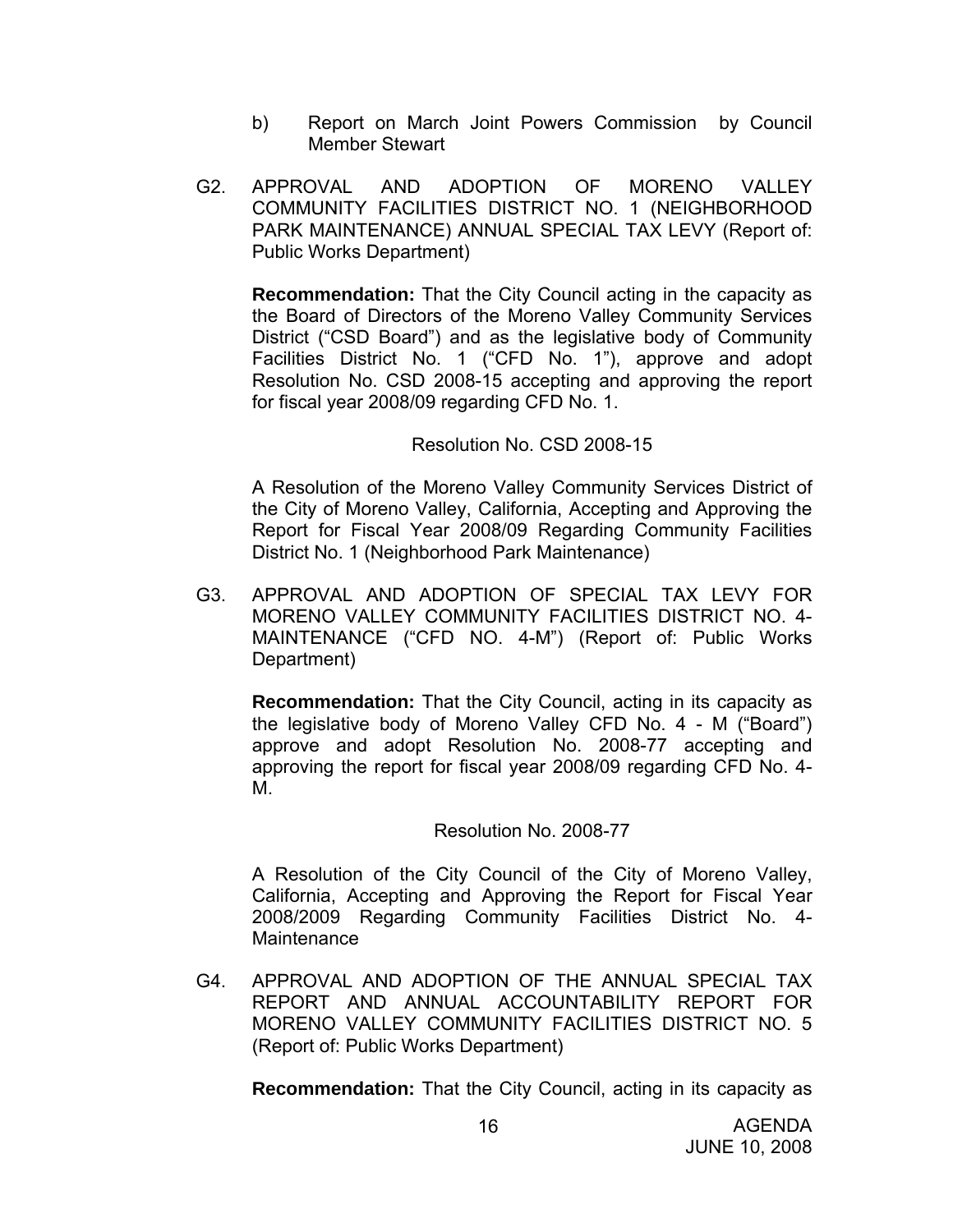the legislative body of Moreno Valley Community Facilities District No. 5 ("Board") approve and adopt the following:

1. Resolution No. 2008-63 accepting and approving the Annual Special Tax Report for fiscal year 2008/09 regarding Community Facilities District No. 5; and

#### Resolution No. 2008-63

A Resolution of the City Council of the City of Moreno Valley, California, Accepting and Approving the Annual Special Tax Report for Fiscal Year 2008/09 Regarding Community Facilities District No. 5

2. Resolution No. 2008-64 approving the submittal of the Annual Accountability Report in compliance with Government Code Sections 53410 and 53411 for Community Facilities District No. 5.

#### Resolution No. 2008-64

A Resolution of the City Council of the City of Moreno Valley, California, Acting as the Legislative Body of Community Facilities District No. 5 of the City of Moreno Valley, Approving the Submittal of the Annual Accountability Report in Compliance with Government Code Sections 53410 and 53411 for Community Facilities District No. 5

G5. APPROVAL AND ADOPTION OF RESOLUTION NO. 2008-65 TO IMPLEMENT THE SPECIAL TAX LEVY FOR COMMUNITY FACILITIES DISTRICT NO. 3 OF THE CITY OF MORENO VALLEY (AUTO MALL REFINANCING) SPECIAL TAX BONDS, SERIES 2000 (Report of: Public Works Department)

**Recommendation:** That the City Council, acting in its capacity as the legislative body of Community Facilities District No. 3 of the City of Moreno Valley (Auto Mall Refinancing) ("CFD No. 3"), approve and adopt a Resolution to approve the Special Tax Report on file in the office of the City Treasurer and implement the rate and method of apportionment of the special tax levy required to cover the annual debt service of CFD No. 3, as submitted in the Special Tax Report on file in the office of the City Treasurer.

#### Resolution No. 2008-65

A Resolution of the City Council of the City of Moreno Valley,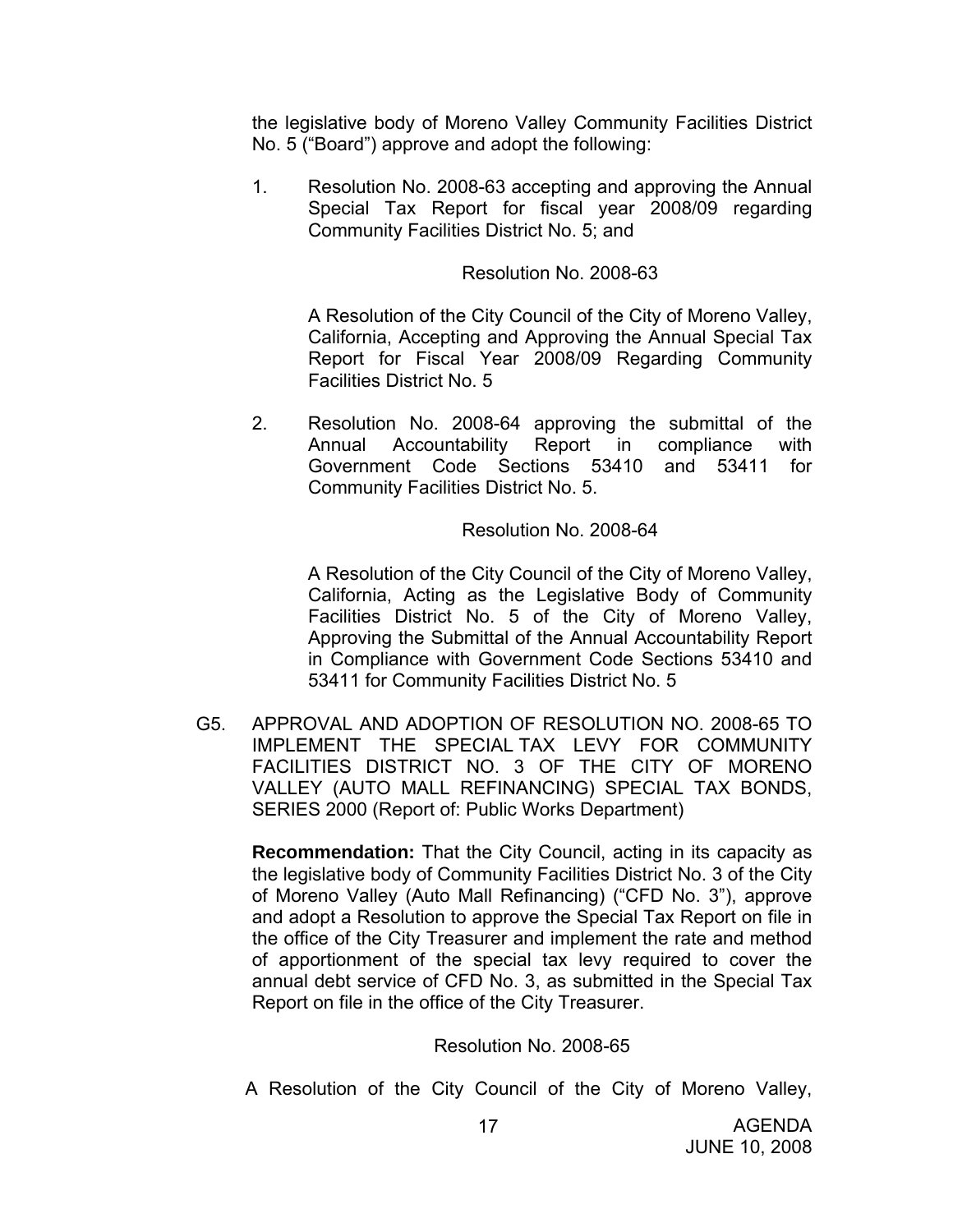California, Accepting and Approving the Special Tax Report for Fiscal Year 2008/2009 Regarding Community Facilities District No. 3 of the City of Moreno Valley (Auto Mall Refinancing)

G6. APPROVAL AND ADOPTION OF RESOLUTIONS NO. 2008-66 TO IMPLEMENT THE ANNUAL SPECIAL TAX LEVY FOR MORENO VALLEY COMMUNITY FACILITIES DISTRICT NO. 87-1 (TOWNGATE) AND NO. 2008-67 APPROVING THE SUBMITTAL OF THE ANNUAL ACCOUNTABILITY REPORT IN COMPLIANCE WITH CALIFORNIA GOVERNMENT CODE SECTIONS 53410 AND 53411 FOR COMMUNITY FACILITIES DISTRICT NO. 87-1 **(**Report of: Public Works Department)

**Recommendation:** That the City Council, acting in their capacity as the legislative body of Community Facilities District (CFD) No. 87-1 (Towngate), of the City of Moreno Valley ("District") approve and adopt the following:

1. Resolution No. 2008-66 approving the Special Tax Report on file in the office of the City Treasurer to implement the rate and method of apportionment of the special tax levy required to cover the 2008/2009 annual debt service of CFD No. 87-1 (Towngate); and

#### Resolution No. 2008-66

A Resolution of the City Council of the City of Moreno Valley, California, Accepting and Approving the Special Tax Report for Fiscal Year 2008/09 Regarding Community Facilities District No. 87-1 (Towngate)

2. Resolution No. 2008-67 approving the submittal of the Annual Accountability Report in compliance with Government Code Sections 53410 and 53411 for CFD No. 87-1 (Towngate).

## Resolution No. 2008-67

A Resolution of the City Council of the City of Moreno Valley, California, Acting as the Legislative Body of Community Facilities District No. 87-1 Improvement Area No. 1 of the City of Moreno Valley, Approving the Submittal of an Accountability Report in Compliance with Government Code Sections 53410 and 53411 for Community Facilities District No. 87-1 Improvement Area No. 1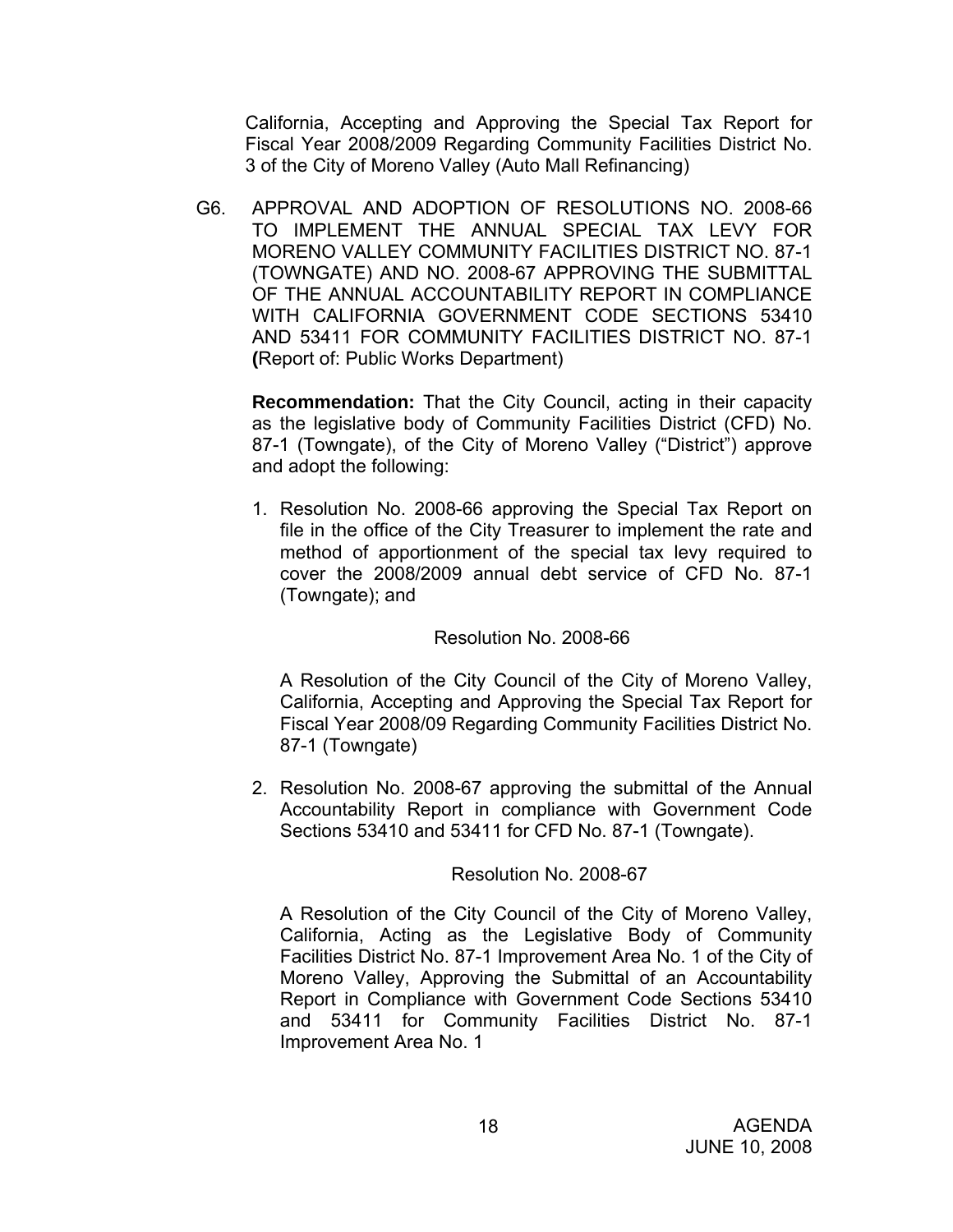G7. APPROVAL AND ADOPTION OF RESOLUTIONS NO. 2008-68 TO IMPLEMENT THE ANNUAL SPECIAL TAX LEVY FOR MORENO VALLEY COMMUNITY FACILITIES DISTRICT NO. 87-1 (TOWNGATE) IMPROVEMENT AREA NO. 1 AND NO. 2008-69 APPROVING THE SUBMITTAL OF AN ANNUAL ACCOUNTABILITY REPORT IN COMPLIANCE WITH CALIFORNIA GOVERNMENT CODE SECTIONS 53410 AND 53411 FOR COMMUNITY FACILITIES DISTRICT NO. 87-1 IMPROVEMENT AREA NO. 1 (Report of: Public Works Department)

**Recommendation:** That the City Council, acting in their capacity as the legislative body of Community Facilities District (CFD) No. 87-1 (Towngate) Improvement Area No. 1 of the City of Moreno Valley ("District") approve and adopt the following:

1. Resolution No. 2008-68 approving the Special Tax Report on file in the office of the City Treasurer and implementing the rate and method of apportionment of the special tax levy required to cover the annual debt service of CFD No. 87-1 (Towngate) Improvement Area No. 1; and

#### Resolution No. 2008-68

A Resolution of the City Council of the City of Moreno Valley, California, Accepting and Approving the Report for Fiscal Year 2008/2009 Regarding Community Facilities District No. 87-1 (Towngate) Improvement Area No. 1

2. Resolution 2008-69 approving the submittal of an Annual Accountability Report in compliance with Government Code Sections 53410 and 53411 for CFD No. 87-1 Improvement Area No. 1.

#### Resolution No. 2008-69

A Resolution of the City Council of the City of Moreno Valley, California, Acting as the Legislative Body of Community Facilities District No. 87-1 Improvement Area No. 1 of the City of Moreno Valley, Approving the Submittal of an Annual Accountability Report in Compliance with Government Code Sections 53410 and 53411 for Community Facilities District No. 87-1 Improvement Area No. 1

G8. CONTINUED FY 2008-09 PROPOSED BUDGET DISCUSSIONS (Report of: Finance Department)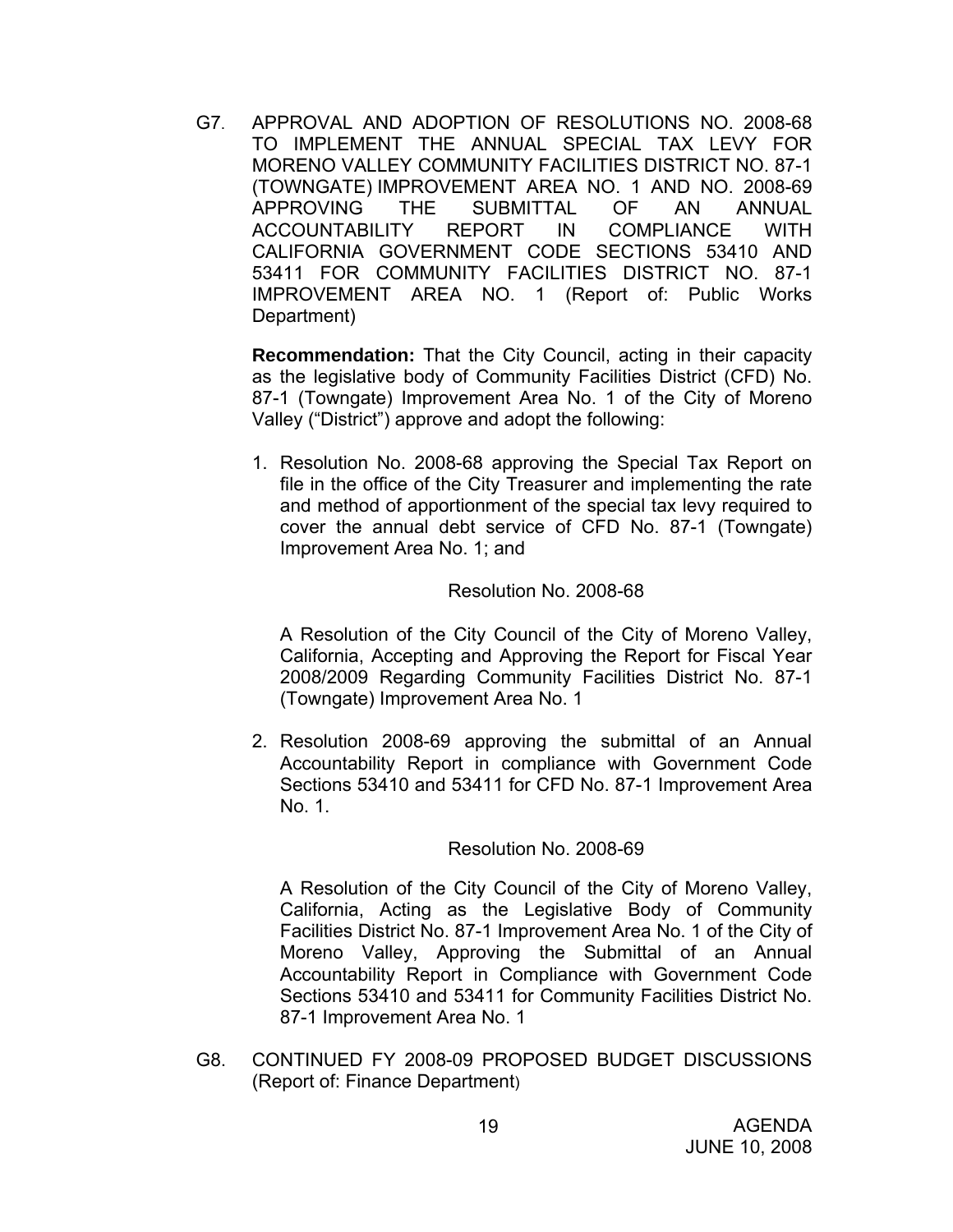**Recommendation:** That the City Council continue its discussion on the City Manager's FY 2008-09 Proposed Budget and provide direction to staff regarding the recommended budget reductions as contained in the Deficit Reduction Plan, or any operating or capital budget policy issues.

G9. GENERAL MUNICIPAL ELECTION – NOVEMBER 4, 2008 RESOLUTIONS CALLING AND GIVING NOTICE; REQUESTING CONSOLIDATION WITH STATEWIDE GENERAL ELECTION; AND ADOPTING REGULATIONS PERTAINING TO CANDIDATES' STATEMENTS; ORDERING THE SUBMISSION TO THE QUALIFIED ELECTORS OF AN ADVISORY BALLOT MEASURE RELATING TO CHANGING FROM AN APPOINTED TO AN ELECTED MAYOR; DIRECTING THE CITY ATTORNEY TO PREPARE AN IMPARTIAL ANALYSIS; AND PROVIDING FOR THE FILING OF THE REBUTTAL ARGUMENTS FOR BALLOT MEASURES (Report of: City Clerk's Department)

#### **Recommendation:**

Staff recommends that the City Council:

1. Adopt:

Resolution No. 2008-70, calling and giving notice of the holding of a general municipal election on Tuesday, November 4, 2008 of certain officers as required by the provisions of the laws of the State of California relating to general law cities;

#### Resolution No. 2008-70

A Resolution of the City Council of the City of Moreno Valley, California, Calling and Giving Notice of the Holding of a General Municipal Election on Tuesday, November 4, 2008, of Certain Officers as Required by the Provisions of the Laws of the State of California Relating to General Law **Cities** 

Resolution No. 2008-71, requesting the Board of Supervisors of the County of Riverside to consolidate a general municipal election with the statewide general election to be held on Tuesday, November 4, 2008, pursuant to §10403 of the California Elections Code;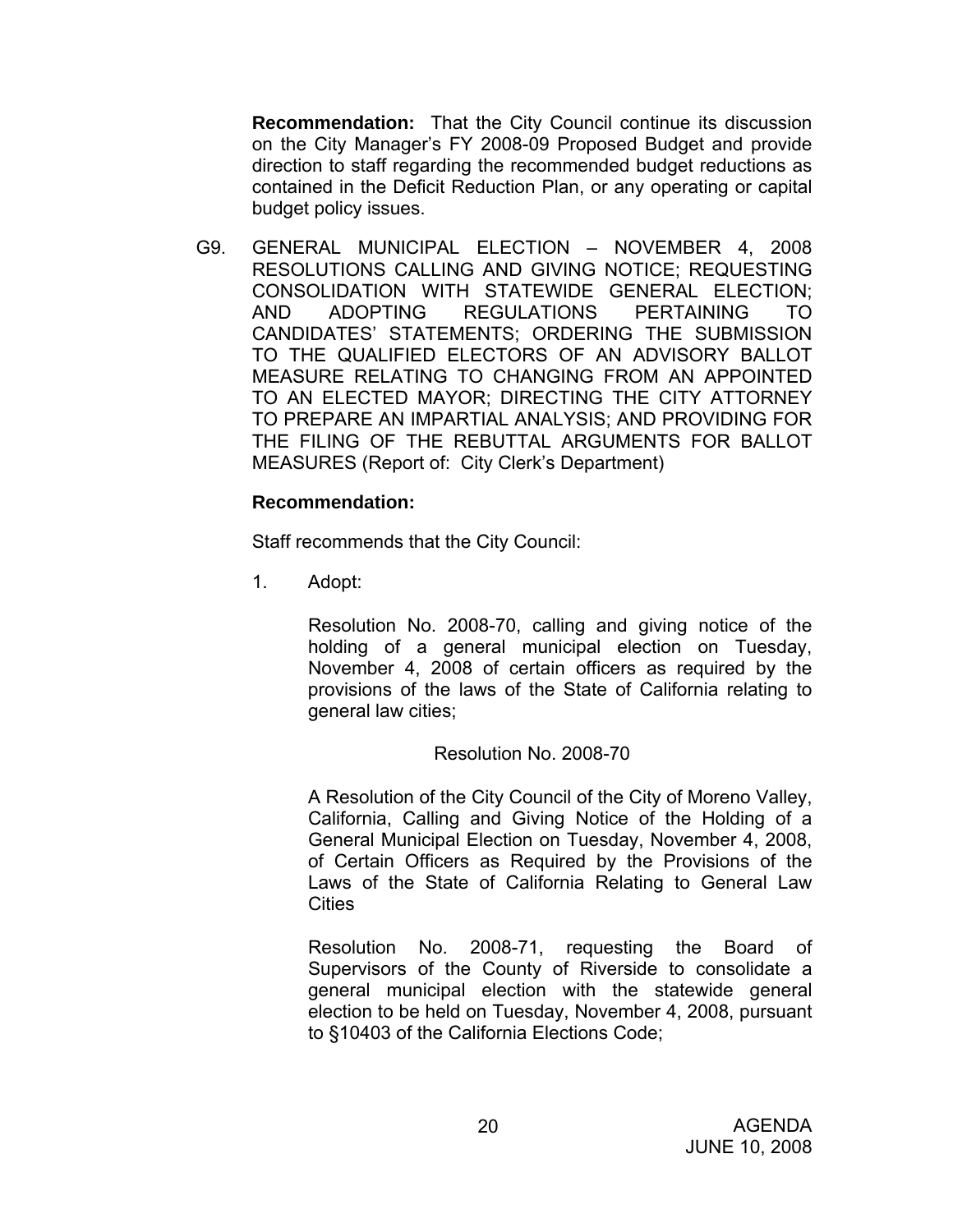#### Resolution No. 2008-71

A Resolution of the City Council of the City of Moreno Valley, California, Requesting the Board of Supervisors of the County of Riverside to Consolidate a General Municipal Election with the Statewide General Election to be held on Tuesday, November 4, 2008, Pursuant to Section 10403 of the California Elections Code

Resolution No. 2008-72, adopting regulations for candidates for elective office pertaining to candidates' statements submitted to the voters at an election to be held on Tuesday, November 4, 2008;

#### Resolution No. 2008-72

A Resolution of the City Council of the City of Moreno Valley, California, Adopting Regulations for Candidates for Elective Office Pertaining to Candidates' Statements Submitted to the Voters at an Election to be held on Tuesday, November 4, 2008

Resolution No. 2008-73, ordering the submission to the qualified electors of the City of Moreno Valley at the general municipal election to be held on Tuesday, November 4, 2008 of an advisory ballot measure relating to changing from an appointed to an elected mayor;

#### Resolution No. 2008-73

A Resolution of the City Council of the City of Moreno Valley, California Ordering the Submission to the Qualified Electors of the City of Moreno Valley at the General Municipal Election to be held on Tuesday, November 4, 2008 of an Advisory Ballot Measure Relating to Changing from an Appointed to an Elected Mayor

Resolution No. 2008-74, directing the City Attorney to prepare an impartial analysis regarding the advisory ballot measure relating to changing from an appointed to an elected mayor for the general municipal election to be held on November 4, 2008;

#### Resolution No. 2008-74

A Resolution of the City Council of the City of Moreno Valley,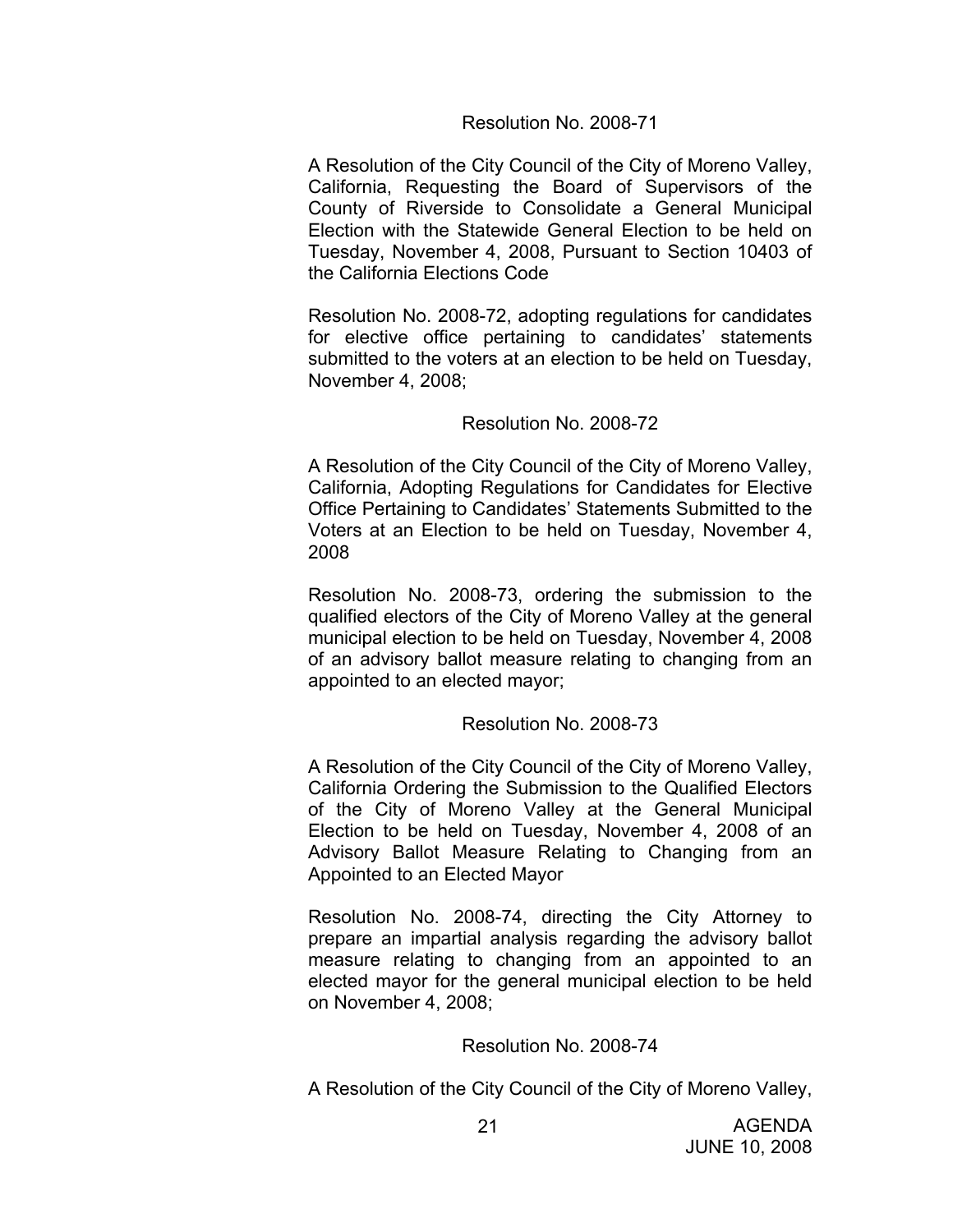California, Directing the City Attorney to Prepare an Impartial Analysis Regarding the Advisory Ballot Measure Relating to Changing from an Appointed to an Elected Mayor for the General Municipal Election to be held on November 4, 2008

Resolution No. 2008-75, providing for the filing of rebuttal arguments for ballot measures submitted at municipal elections; and

Resolution No. 2008-75

A Resolution of the City Council of the City of Moreno Valley, California, Providing for the Filing of Rebuttal Arguments for Ballot Measures Submitted at Municipal Elections

- 2. Approve the Municipal Information Form and authorize the City Clerk to submit the completed form and the resolutions to the Registrar of Voters.
- G10. MARCH JOINT POWERS AUTHORITY GENERAL PLAN ADVISORY COMMITTEE (Report of: Community Development Department)

**Recommendation:** That the City Council select two representatives to serve on the General Plan Advisory Committee (GPAC) for the March Joint Powers Authority (MJPA).

G11. DISCUSSION OF LETTER FROM CITY OF RIVERSIDE REQUESTING NOTICE OF ALL CEQA PROCEEDINGS BY THE CITY OF MORENO VALLEY PURSUANT TO CALIFORNIA PUBLIC RESOURCES CODE SECTION 21092.2 (Report of: City Attorney)

**Recommendation:** That the City Council review and discuss the letter from the City of Riverside and provide direction to the City Attorney and/or City Manager concerning any potential response.

G12. SECOND AMENDMENT AND RESTATEMENT OF THE WASTE MANAGEMENT AGREEMENT (Report of: Public Works Department)

**Recommendation:** That the City Council approve the Second Amendment and Restatement of the Agreement between the City of Moreno Valley and Waste Management of the Inland Empire.

G13. OVERVIEW OF THE CITY'S UTILITY USER'S TAX EXEMPTION PROCESS (Report of: Finance Department)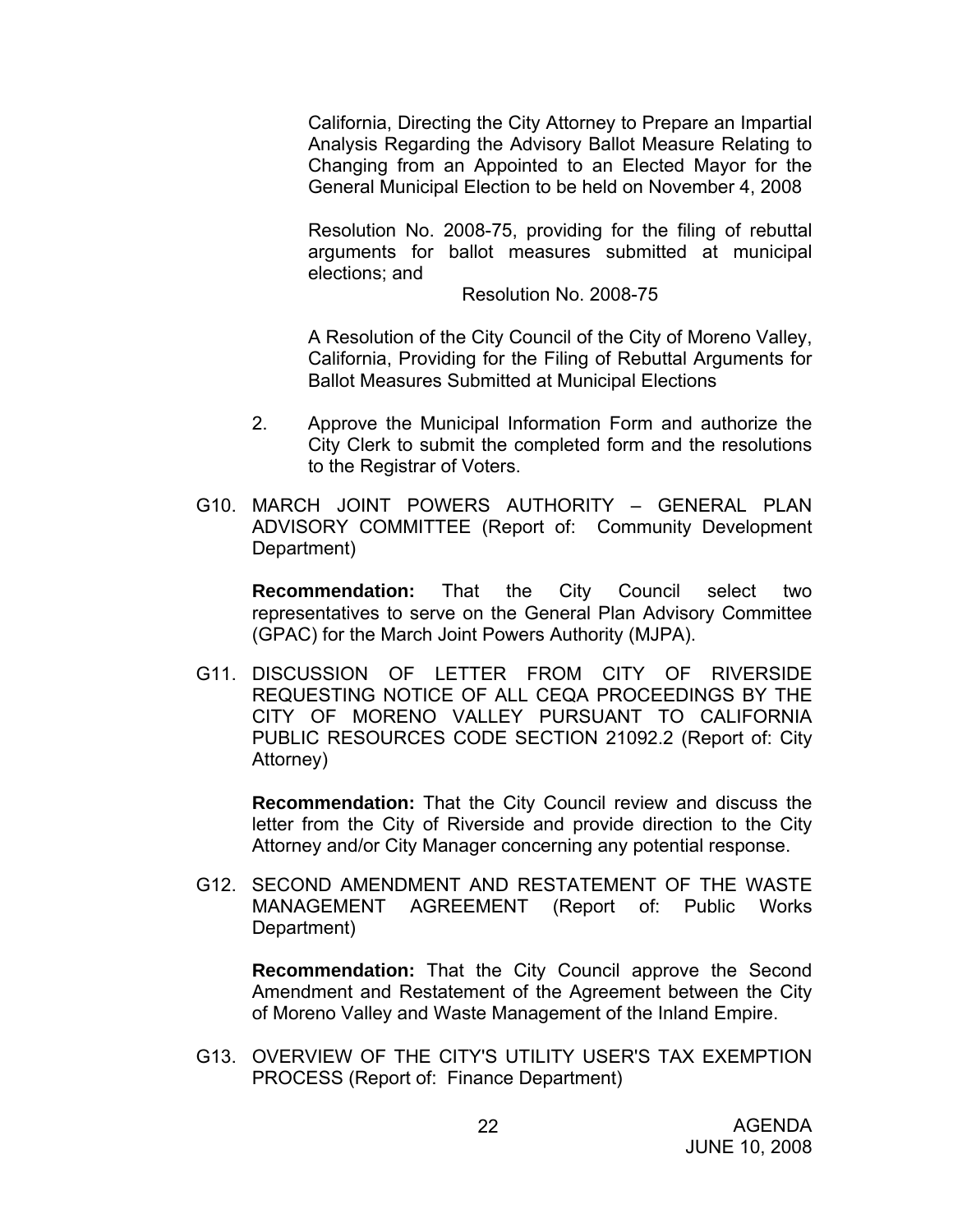**Recommendation:** that the City Council receive and file this staff report, which is in response to a May 27, 2008 City Council request for information about the utility users tax (UUT) exemption process.

G14. CITY MANAGER'S REPORT (Informational Oral Presentation – not for Council action)

#### **H. LEGISLATIVE ACTIONS**

ORDINANCES - 1ST READING AND INTRODUCTION

H1. ORDINANCE DESIGNATING SPEED LIMIT RECERTIFICATION ON VARIOUS STREETS (Report of: Public Works Department)

#### **Recommendation:**

Introduce Ordinance No. 776, amending Section 12.20.020 of Chapter 12.20 of the City of Moreno Valley Municipal Code declaring prima facie speed limits on certain streets (as listed on the ordinance) and directing the City Traffic Engineer to take action respect thereto (Roll call required).

#### Ordinance No. 776

An Ordinance of the City Council of the City of Moreno Valley, California, Amending Section 12.20.020 of Chapter 12.20 of the City of Moreno Valley Municipal Code Relating to a Prima Facie Speed Limit for Certain Streets

ORDINANCES - 2ND READING AND ADOPTION - NONE

ORDINANCES - URGENCY ORDINANCES - NONE

RESOLUTIONS – NONE

#### PUBLIC COMMENTS **ON ANY SUBJECT NOT ON THE AGENDA** UNDER THE JURISDICTION OF THE CITY COUNCIL

Those wishing to speak should complete and submit a BLUE speaker slip to the Bailiff. There is a three-minute time limit per person. All remarks and questions shall be addressed to the presiding officer or to the City Council and not to any individual Council member, staff member or other person.

#### **CLOSING COMMENTS AND/OR REPORTS OF THE CITY COUNCIL, COMMUNITY SERVICES DISTRICT, OR COMMUNITY REDEVELOPMENT AGENCY**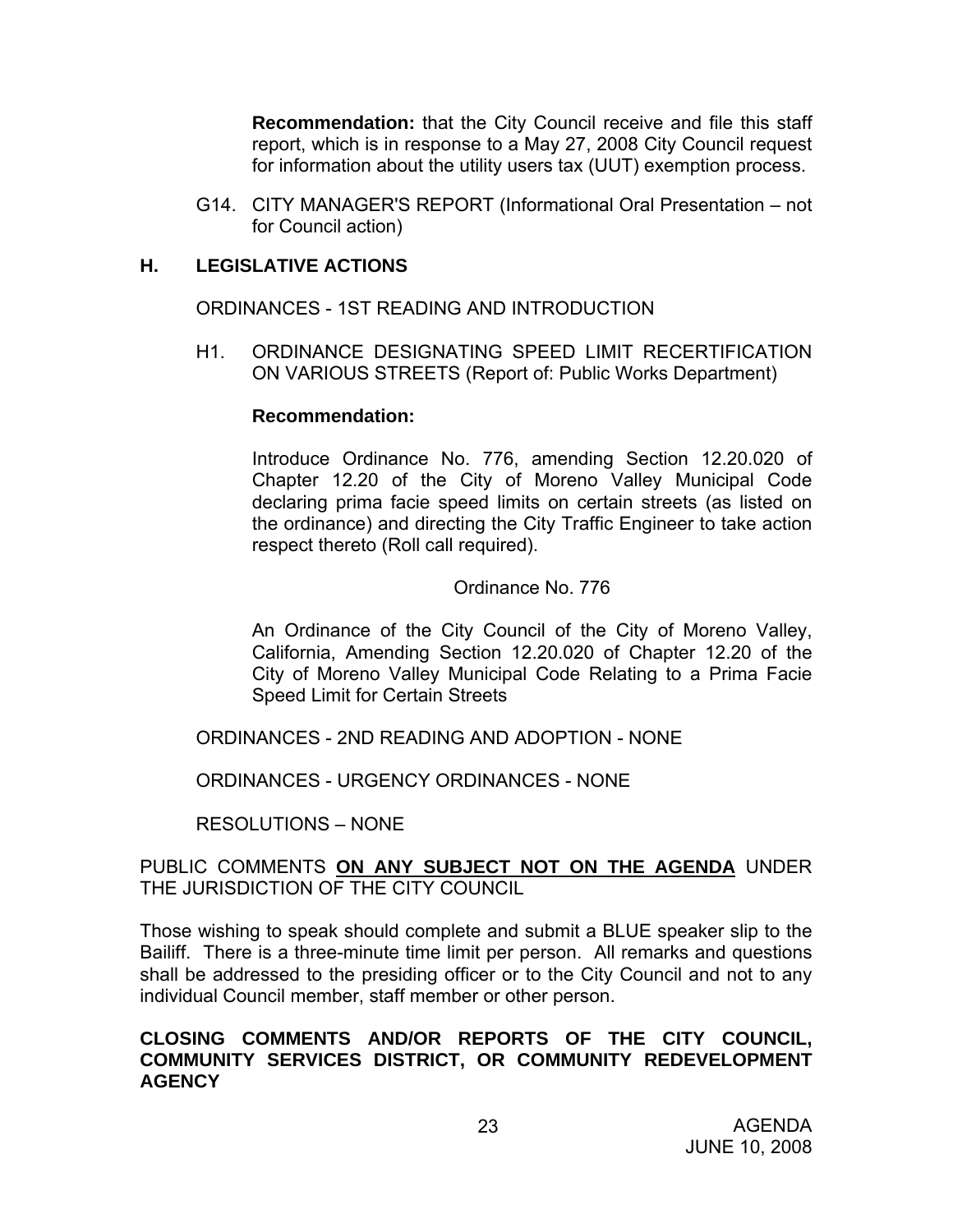**\*Materials related to an item on this Agenda submitted to the City Council/Community Services District/Community Redevelopment Agency or the Board of Library Trustees after distribution of the agenda packet are available for public inspection in the City Clerk's office at 14177 Frederick Street during normal business hours.**